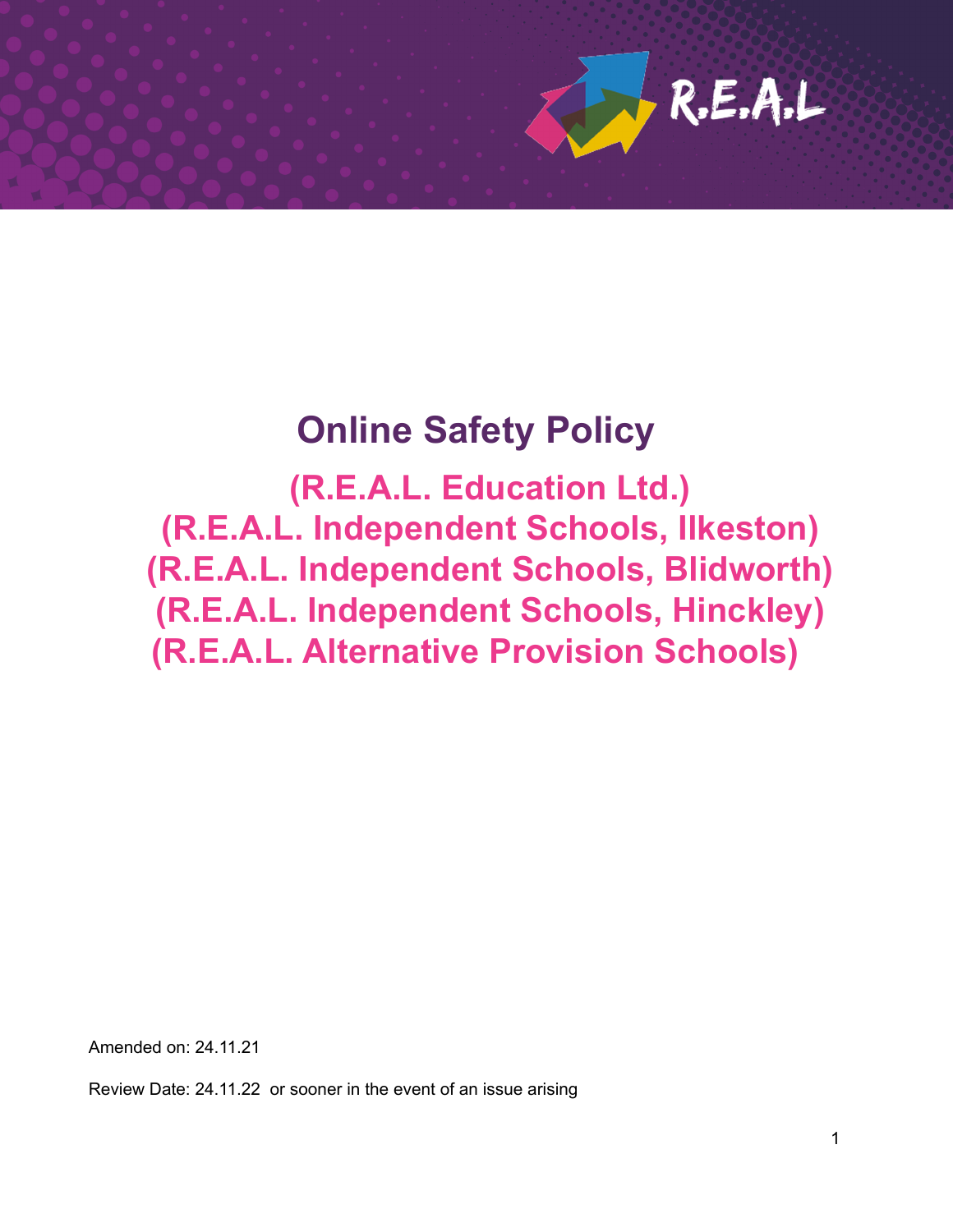# **Revision history:**

| <b>Version 1</b> | Completed Tuesday 4 March and shared with ICT working party and Nicky<br>Bailey as Safeguarding lead for REAL Education.                                                                                                                      |  |
|------------------|-----------------------------------------------------------------------------------------------------------------------------------------------------------------------------------------------------------------------------------------------|--|
| <b>Version 2</b> | Update to What ifs section by CW                                                                                                                                                                                                              |  |
| <b>Version 3</b> | 22.12.15<br>Updated names and positions of key staff.<br>Checked all areas of policy and updated where appropriate. Presented to<br>online safety group for approval in January 2016.                                                         |  |
| <b>Version 4</b> | 11.1.16<br>Adopted policy template and style. N. Goddard                                                                                                                                                                                      |  |
| <b>Version 5</b> | 21.12.16<br>Annual review and update by Craig Wilkie<br>Minor updates to social media section.<br>Minor updates to What if section.                                                                                                           |  |
| <b>Version 6</b> | 23.5.18<br>Annual review and update by Craig Wilkie<br>Updated policy to reflect GDPR<br>Updated emerging technologies section to ensure ICT Strategy group and<br>online safety group lead on the management and implementation of projects. |  |
| <b>Version 7</b> | 10.7.19<br>Annual review and update by Craig Wilkie. No major changes to the policy.                                                                                                                                                          |  |
| <b>Version 8</b> | 4.3.20<br>Updated and expanded section on Video Conferencing                                                                                                                                                                                  |  |
| <b>Version 9</b> | 5.3.20<br>Data protection policy amended to show wording GDPR 2018. Removal of<br>Freedom of Information request service as this is not required for non-public<br>bodies.                                                                    |  |
| Version 10       | 25.8.20<br>Changed online safety to Online Safety in response to Government guidelines.                                                                                                                                                       |  |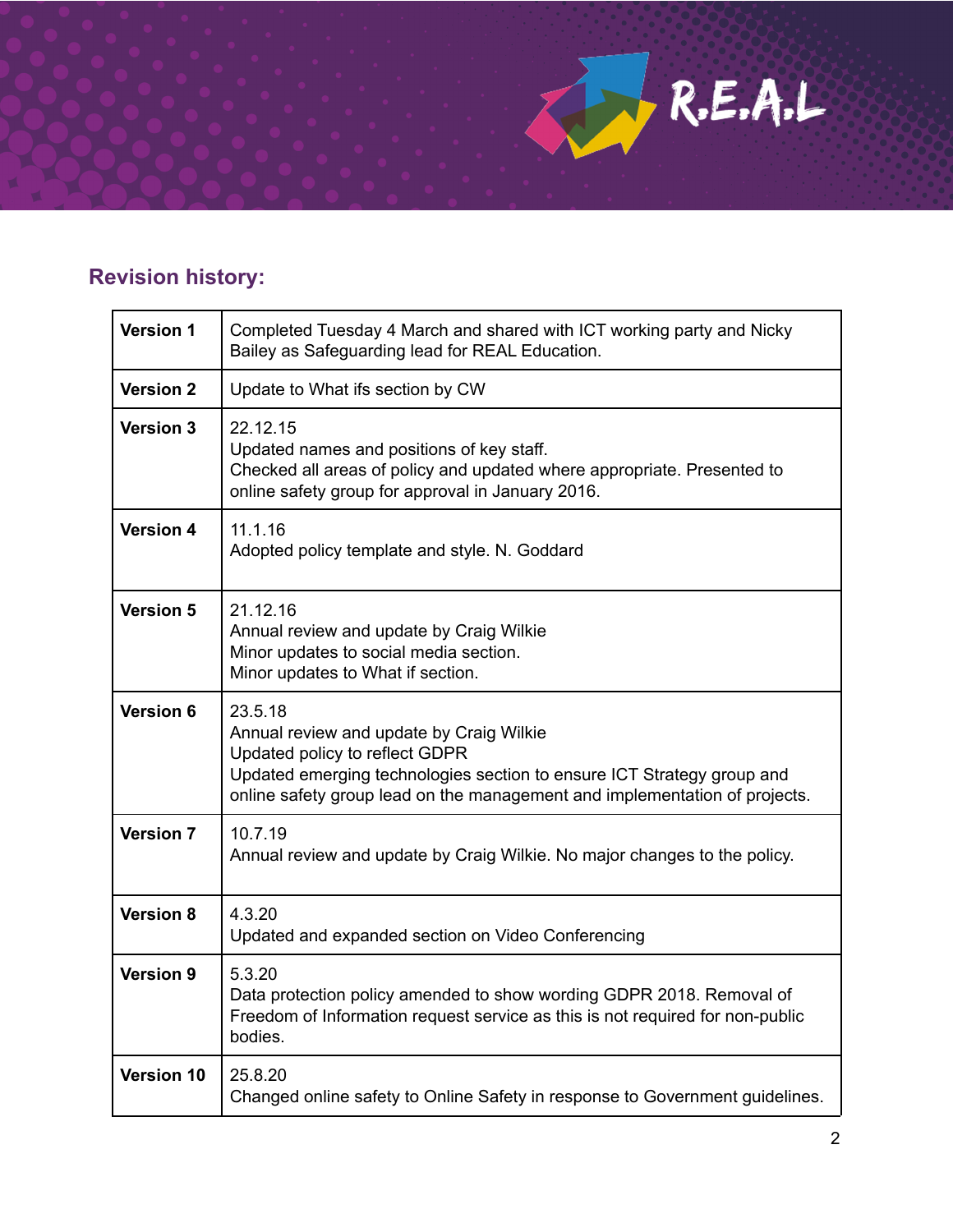

|                   | Updated to re-inforce Digital Creative self management of filtering.<br>Updated to reinforce Hangouts being unsuitable for more than one students.<br>Updated to reinforce the policy around internet blocking/unblocking.                                                                                                                                                                                                             |
|-------------------|----------------------------------------------------------------------------------------------------------------------------------------------------------------------------------------------------------------------------------------------------------------------------------------------------------------------------------------------------------------------------------------------------------------------------------------|
| <b>Version 11</b> | 7.9.20<br>Added section on supporting the victim of cyber bullying.<br>Agreed changes and suggestions made by Safeguarding Lead and DSL for<br>online safety.                                                                                                                                                                                                                                                                          |
| <b>Version 12</b> | 24.11.21<br>Reviewed by Craig Wilkie. Minor changes to Google Hangouts > Google Meets<br>to reflect the name change of video conferencing. Updated information about<br>the chat feature as this can now be turned off by teachers who set up a video<br>conference.<br>Highlighted Use of Personal devices/phones chapter and suggest this is<br>reduced and reader is sign posted to mobile phone policy that Adrian has<br>drafted. |

| The School online safety Coordinator (also<br>the chair of the online safety group) | Richard Smith (Director)                                                            |
|-------------------------------------------------------------------------------------|-------------------------------------------------------------------------------------|
| Safeguarding leaders                                                                | Nicki Purcell, Head of Schools<br>Kay Carter, Head of Safeguarding and<br>Standards |

Our online safety policy has been written by the R.E.A.L. online safety Strategy group, building on the national guidance.

The policy covers all Education provision offered by R.E.A.L. including the individualised provision, R.E.A.L. Independent School, R.E.A.L. Alternative provision and activities carried out by the R.E.A.L. Foundation Trust.

A member of the working party is a CEOP ambassador and much of the policy relates to best practice as promoted by CEOP, the government's national child protection agency for online safety.

R.E.A.L. Education's online safety Strategy group takes responsibility for online safety.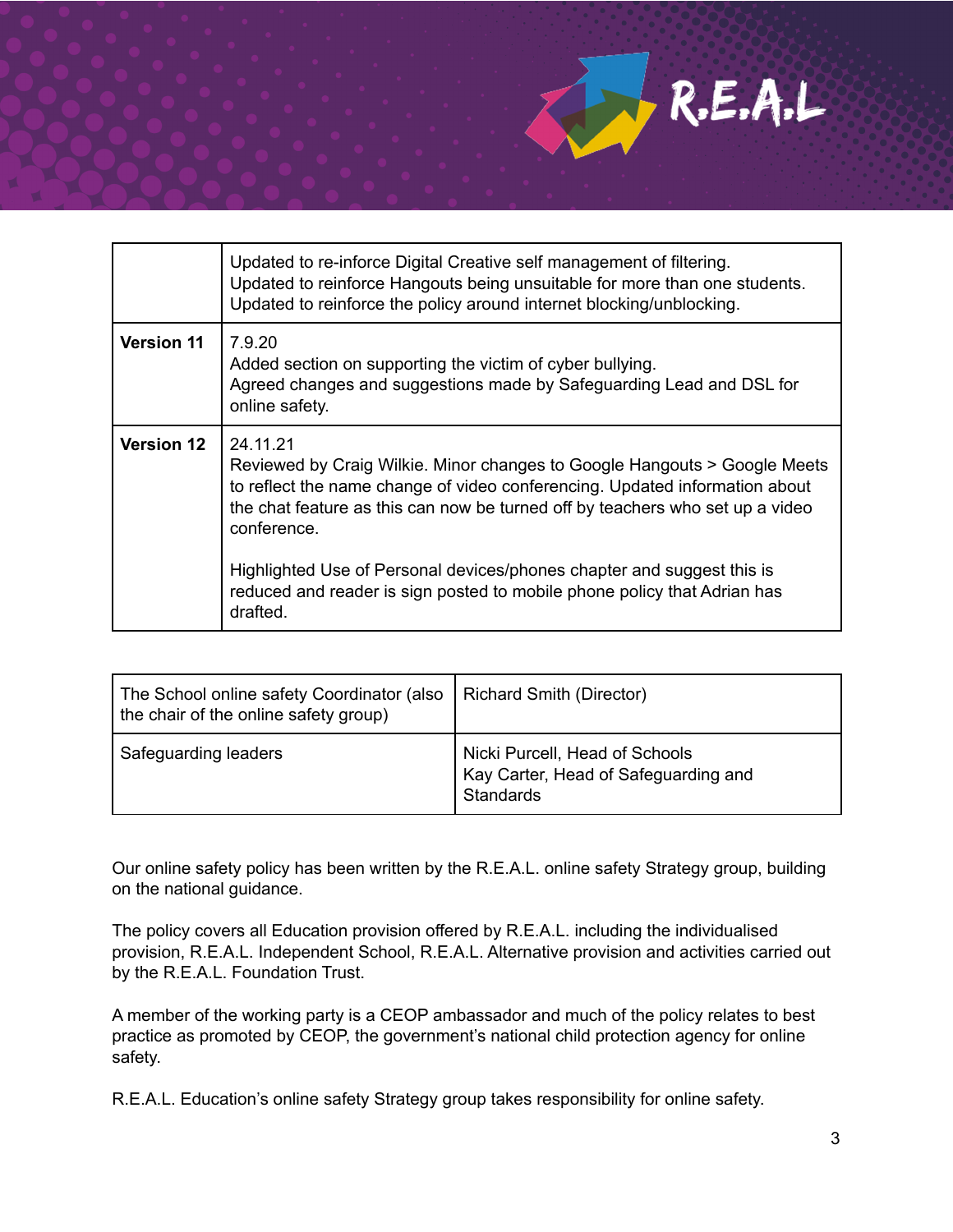# **Policy Contents**

Version control online safety Policy Overall vision for online safety What do we mean by technology? How does technology benefit education in R.E.A.L.? The internet at R.E.A.L.. Education Commitment of R.E.A.L.. Education to online safety The R.E.A.L.. Education online safety group On induction at R.E.A.L. Managing Information How will information systems security be maintained? How will email be managed? How will social networking, social media and personal publishing be managed? How will filtering be managed? How will video conferencing be managed? How are emerging technologies managed? How should personal data be protected? How will Internet access be authorised? How will risks be assessed? How will the school respond to any incidents of concern? How will Cyberbullying be managed? How will Learning Platforms be managed? How will mobile phones and mobile devices be managed? Pupils Use of Personal Devices Staff Use of Personal Devices Communication Policy How will the policy be discussed with staff? How will parents' support be enlisted? **Review** What ifs...a practical guide to dealing with online safety issues in class. Useful e-Safety Contacts and References Significant Incident form sent to LM and HandS director. online safety long term overview, scheme of work (Draft)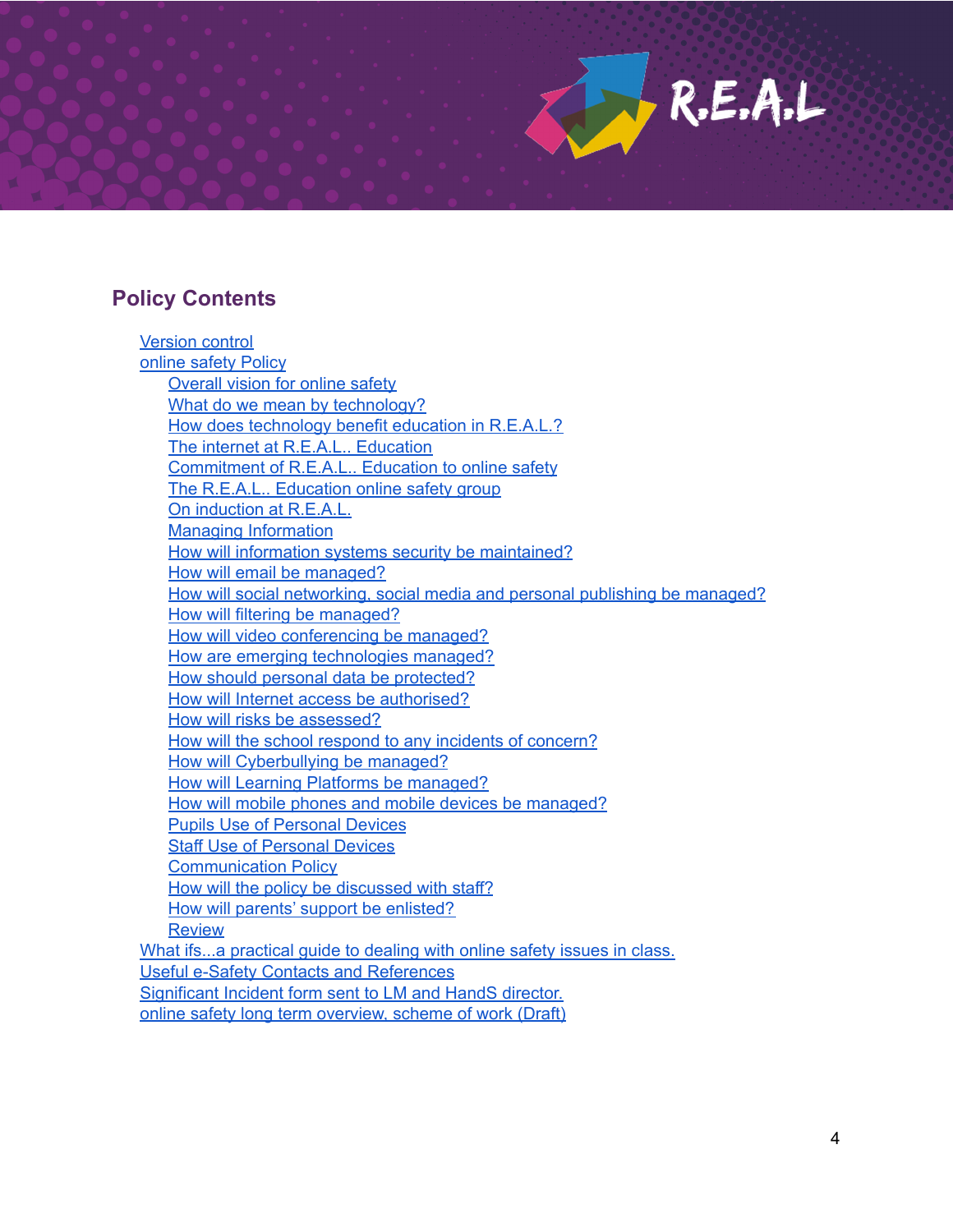# **Online Safety Policy**

Overall vision for online safety

Keeping students safe is of the highest priority, and our policy is informed by the *Keeping Children Safe in Education 2021* guidance. Our online safety vision is simple.

### **Safe to learn**

We want our young people to work thoughtfully in a safe environment whilst in our care and whilst away from our care.

### **Safe for life**

We want young people to live a safe digital life, harnessing the great opportunities which technology brings us whilst feeling empowered to make good choices to stay safe with technology.

### **The four C's**

Our strategy and practice is guided by the 4 C's of

**Content** - protecting our learners and helping them to make judgements about the content they access.

**Contact** - ensuring that contact via technology is restricted and managed thoughtfully.

**Conduct** - reminding learners how they have a duty of responsibility to themselves and others in the choices and freedoms that technology allows.

**Commerce** - helping learners to understand the risks such as online gambling, inappropriate advertising, phishing and or financial scams

### **What do we mean by technology?**

Technology within this policy means electronic equipment which provides us with information. Technology is another word for ICT (Information Communication Technology) This includes the hardware, such as laptops, tablets and ipads and desktop computers and software which are the programmes and applications which people use. Examples of software programmes include Microsoft Office tools such as Word .This definition also includes the things which are harder to see, such as the internet,computer networks including cloud services. These are types of ICT services. Throughout the policy we may use the term technology and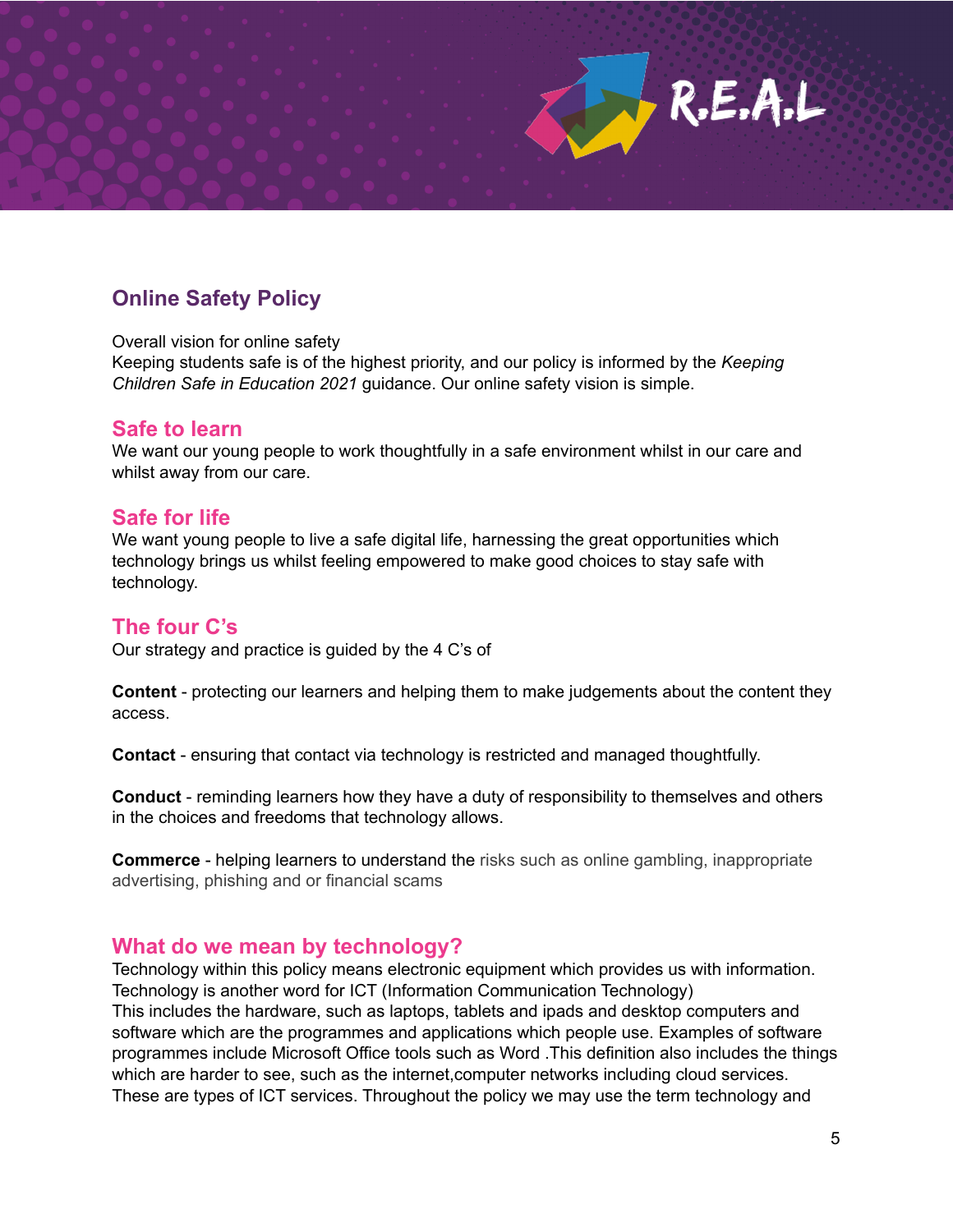ICT interchangeably.

# **How does technology benefit education in R.E.A.L.?**

ICT benefits learning and teaching in the following ways:

- Provides an engaging and motivating way to learn, especially for some of our most disengaged learners.
- Allows pupils access to a rich variety of multimodal information eg. video, audio, images, text, to engage numerous learning styles and preferences.
- Allows pupils to connect to learning in accessible ways eg. by providing a writing framework or having the computer read instructions to them to support various learning needs.
- Supports high quality teaching through the use of diverse and interactive resources.
- Supports a collaborative approach to learning in a managed, structured and controlled way as a scaffold towards face-to-face collaboration, our final goal.
- Supports personalisation by providing flexibility in the pace, place and time of learning.
- Culturally enriching by connecting pupils to people and communities in different localities, opening minds and raising awareness of our cultural heritage and responsibility as global citizens.

# **The internet at R.E.A.L. Education**

### **The internet can provide the following specific benefits:**

- Access to worldwide educational resources.
- Educational and cultural exchanges between pupils worldwide.
- Access to experts in many fields for pupils and staff.
- Professional development for staff through access to national developments, educational materials and effective curriculum practice.
- Collaboration across networks of schools, support services and professional associations.
- Exchange of curriculum and administration data through our Atmos learning platform.
- Access to learning wherever and whenever convenient.
- Communication systems with up-to-date information.

#### **How can internet use enhance learning?**

- Education can happen away from school, using tools such as Atmos and Edlounge.
- Internet research, including the skills of knowledge location, retrieval and evaluation.
- Online activities that support the learning outcomes at home.
- Pupils can use web based tools to collaborate on learning activities.
- Pupils are able to learn skills and competences that will help them to take a full and active part in society and their next stage of learning or employment.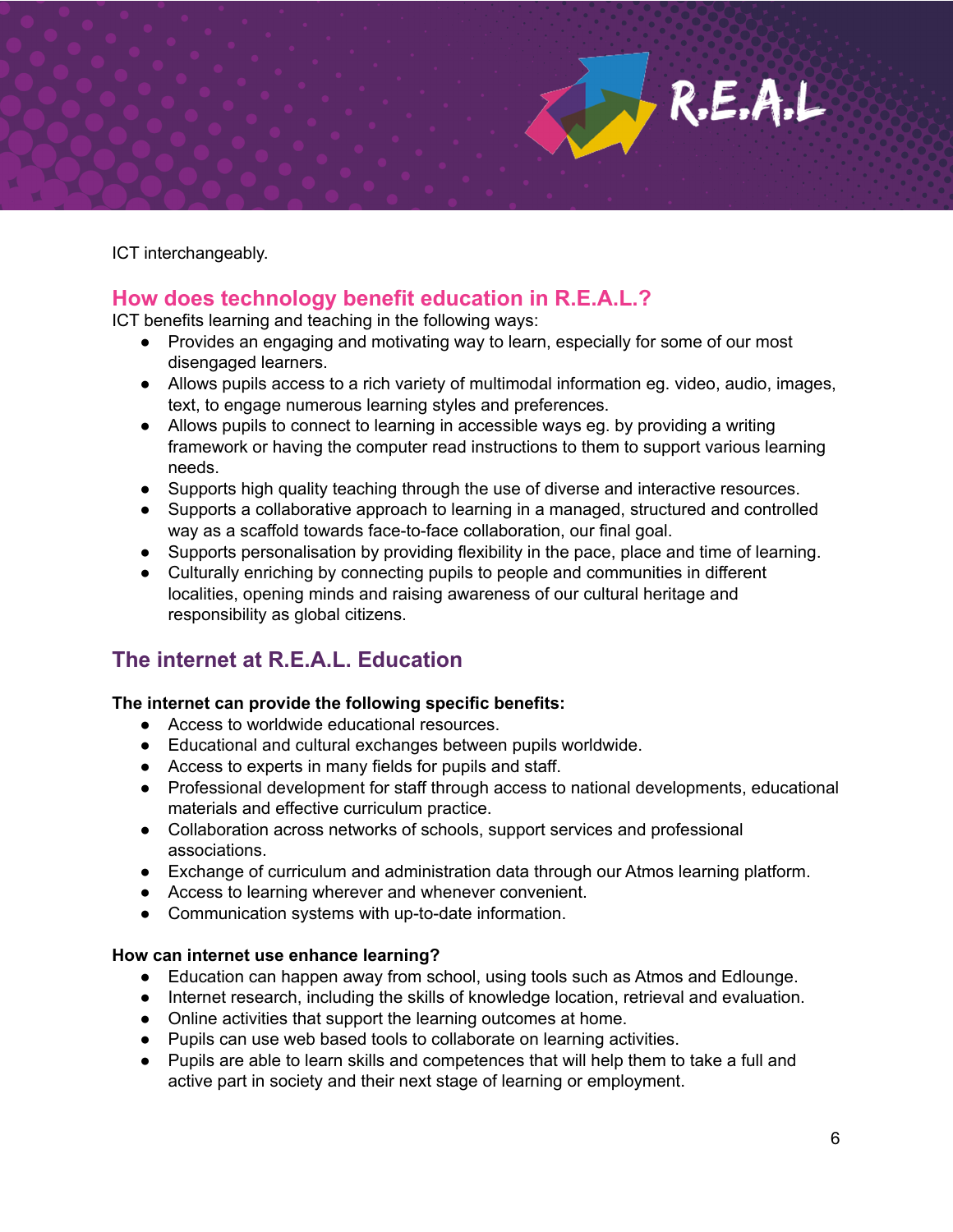Pupils will be taught what internet use is acceptable and what is not and given clear objectives for internet use. Copyright law will be adhered to by the school when using materials from the Internet and this will be addressed in the online safety scheme of work.

# **Commitment of R.E.A.L. Education to online safety**

We are committed to improving our approaches to online safety and keeping staff and pupils safe. We use <http://www.360safe.org.uk/> to benchmark R.E.A.L.. Education against other schools nationally.

We have currently been awarded a Certificate of Commitment and Progress from the national awarding body.

R.E.A.L. Education is committed to ensuring that at least one member of the online safety group is a CEOP Ambassador. This supports the dissemination of good practice and resources through the organisation to standards set by SOCA (Serious Organised Crime Agency) to safeguard children in the digital world.

In addition, we plan for online safety developments through the online safety Action Plan which sets out a series of actions to improve our approach and delivery of online safety projects and programmes in a coordinated way across R.E.A.L. Education.

# **The R.E.A.L. Education online safety group**

R.E.A.L. Education has an online safety group that meets regularly throughout the year. The group owns, monitors and coordinates the delivery of improvements in online safety. Developments from this group are detailed in the Safeguarding Action Plan. The online safety group supports improvements across the R.E.A.L. Independent School, R.E.A.L. Alternative Provision and R.E.A.L. and personalised programmes. A cross section of staff and key leaders represent all areas of R.E.A.L. Education in the online safety group. There is a Terms of Reference for this group.

# **On induction at R.E.A.L.**

When pupils are inducted at R.E.A.L., they are asked to read and sign our **Guide for online safety** (A visual **Acceptable Use Policy** form). This is their contract with us to ensure they take their responsibilities for online safety seriously and that their parents/carers will do likewise to support us.

[https://docs.google.com/a/real-education.org/document/d/1Vk6YjRWwyFNHvh6zANbNq-Ma8Q\\_](https://docs.google.com/a/real-education.org/document/d/1Vk6YjRWwyFNHvh6zANbNq-Ma8Q_EAQE-v6c7rW_Vuic/edit) [EAQE-v6c7rW\\_Vuic/edit](https://docs.google.com/a/real-education.org/document/d/1Vk6YjRWwyFNHvh6zANbNq-Ma8Q_EAQE-v6c7rW_Vuic/edit)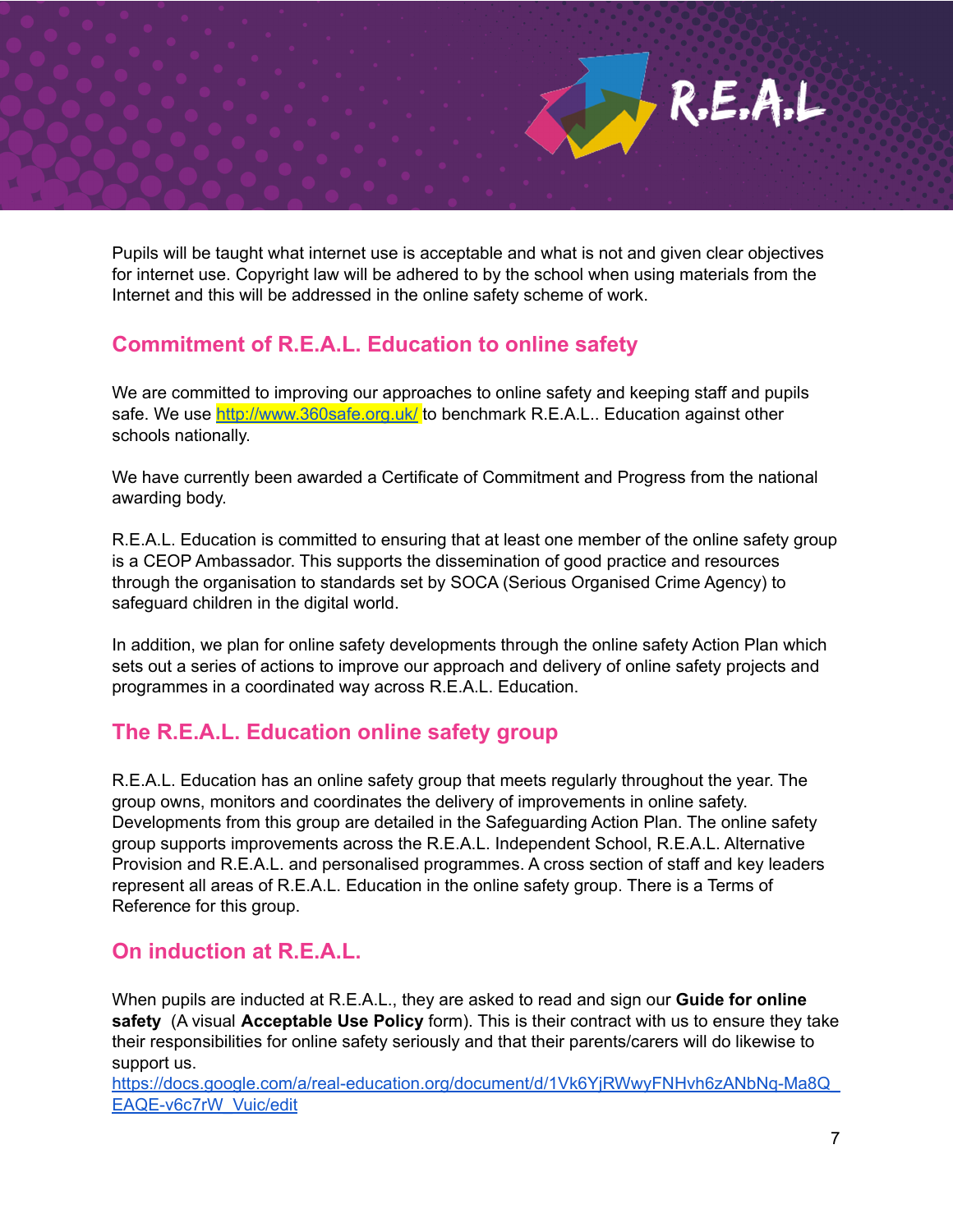This form is checked, updated and ratified by the online safety group on an annual basis.

Or search in Atmos for: Guide for online safety.

In addition, parents/guardians sign the **REAL, ICT data process and storage statement, agreement for parents and pupils to give us permission to use and store information at R.E.A.L. Education.** Completion of this agreement is a prerequisite of joining R.E.A.L. Education.

[https://docs.google.com/a/real-education.org/document/d/1tVl8XysUn3juRQDhRpk9Yk2PMGsel](https://docs.google.com/a/real-education.org/document/d/1tVl8XysUn3juRQDhRpk9Yk2PMGselGwGr2IE2GcU1Vk/edit) [GwGr2IE2GcU1Vk/edit](https://docs.google.com/a/real-education.org/document/d/1tVl8XysUn3juRQDhRpk9Yk2PMGselGwGr2IE2GcU1Vk/edit)

This form is checked, updated and ratified by the online safety group on an annual basis.

Or search in Atmos for: ICT data process

Both agreements need to be printed out, signed and completed, a copy provided for the parent/carer and pupils (as appropriate) to take home with them. A copy should then be returned to the central pupil file for future reference.

# **Managing Information**

### **How will information systems security be maintained?**

- An ICT Services policy which documents the process and policy around managing and upkeeping ICT systems and services.
- Updating virus protection regularly.
- Regularly assessing access to a learners information through during key milestones eg. person centred planning meetings.
- The ICT service will review system capacity and security at least annually and present this to the Directors.
- User logins and passwords are required to access Atmos data storage.
- Users are required to use two step authentication to ensure access to data is secured to the highest possible levels.
- Personal data sent over the Internet, stored on our Atmos Learning Platform or taken off site will be encrypted.
- Regular, planned training and support for all staff who access information systems including an online safety session during induction for all staff.
- Independent penetration testing of the network and systems on a regular basis.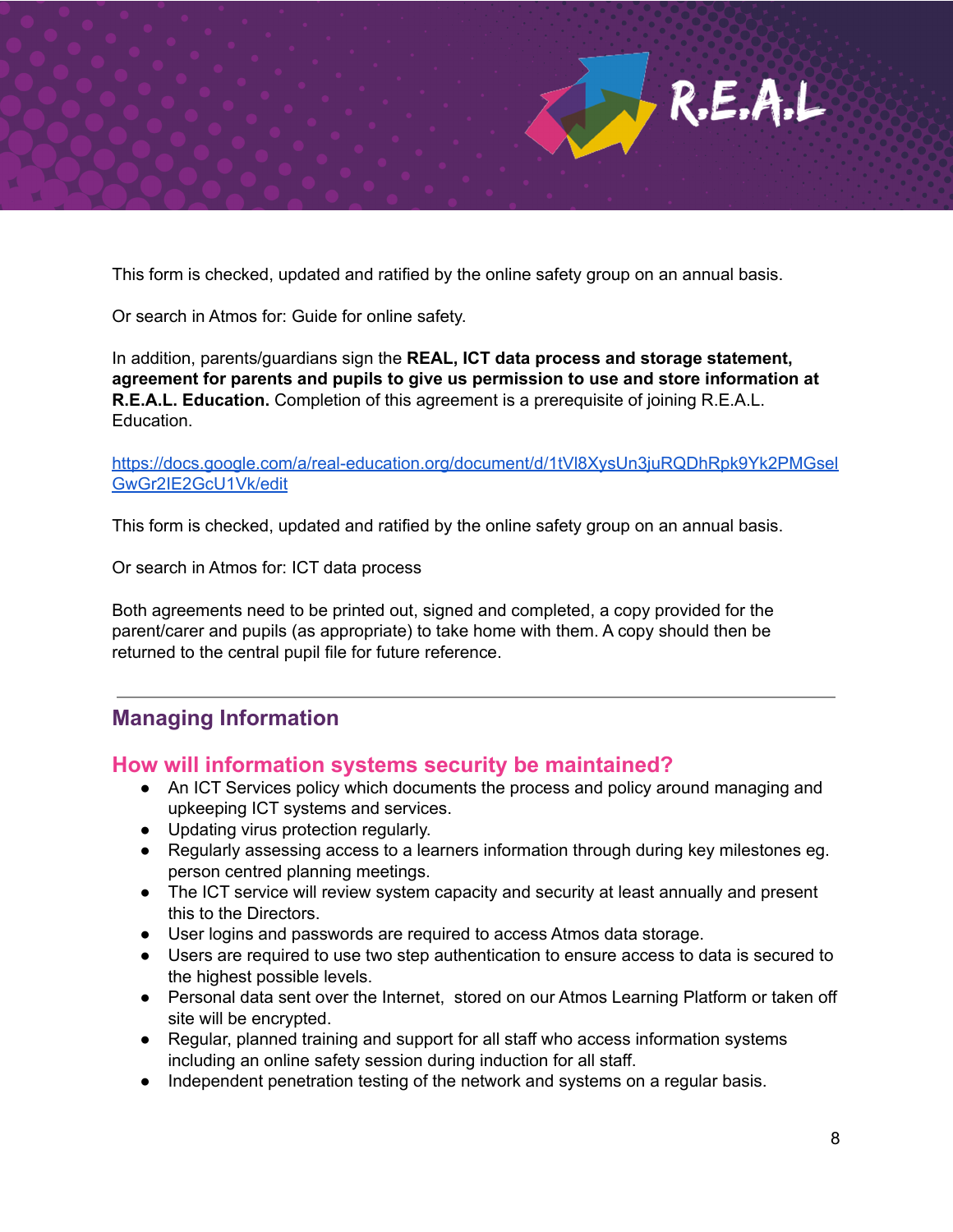### **How will email be managed?**

- Staff have access to email, their responsibility is clearly identified in our REAL email etiquette acceptable use policy which is signed on induction by all staff.
- Pupils use of email is permitted with Learning Manager consent and restricted to email within R.E.A.L.. (ie. the pupil cannot email someone who does not have an @real-education.org email address.)

### **R.E.A.L. email etiquette, acceptable use of email**

[https://docs.google.com/a/real-education.org/document/d/1M6WSkXOgrYxOl-NFxUJPgWhVUIr](https://docs.google.com/a/real-education.org/document/d/1M6WSkXOgrYxOl-NFxUJPgWhVUIrgnHzM8eiESsTzang/edit) [gnHzM8eiESsTzang/edit](https://docs.google.com/a/real-education.org/document/d/1M6WSkXOgrYxOl-NFxUJPgWhVUIrgnHzM8eiESsTzang/edit)

#### **Or search in Atmos for: Email etiquette**

How will social networking, social media and personal publishing be managed? At induction, all staff should be made aware of the potential risks of using social networking sites or personal publishing either professionally with pupils or personally. They should be made aware of the importance of considering the material they post, ensuring profiles are secured and how publishing unsuitable material may affect their professional status at R.E.A.L. Education.

In different industries, there are varying expectations around the use of social media eg. Facebook, Twitter and LinkdIn. As R.E.A.L. is an educational provider and independent school we set very high standards around responsible use of social media. This includes the use of social media in **non-work time**.

#### **All staff have a responsibility to ensure their actions when using social media do not compromise the integrity and professional standing of themselves and R.E.A.L. Education. This applied to social media use in work time and outside of work time.**

As internet sites and resources are increasingly adding a social element to their appearance and operation, staff should consider all web resources carefully and work with the ICT Service to select resources that are safe to use.

#### **Pupil use of social media**

- Where filtering is in operation, access to social media and social networking sites can be controlled by filtering software. By default social media is blocked at all venues R.E.A.L. Cloud filtered venues.
- Social Media tools used in the classroom will be risk assessed before use and planned into a scheme of work with agreement from Headteacher/Learning Manager prior to the lesson.
- Pupils will be advised on security and privacy online and concerns regarding pupils' use of social networking, social media and personal publishing sites (in or out of school) will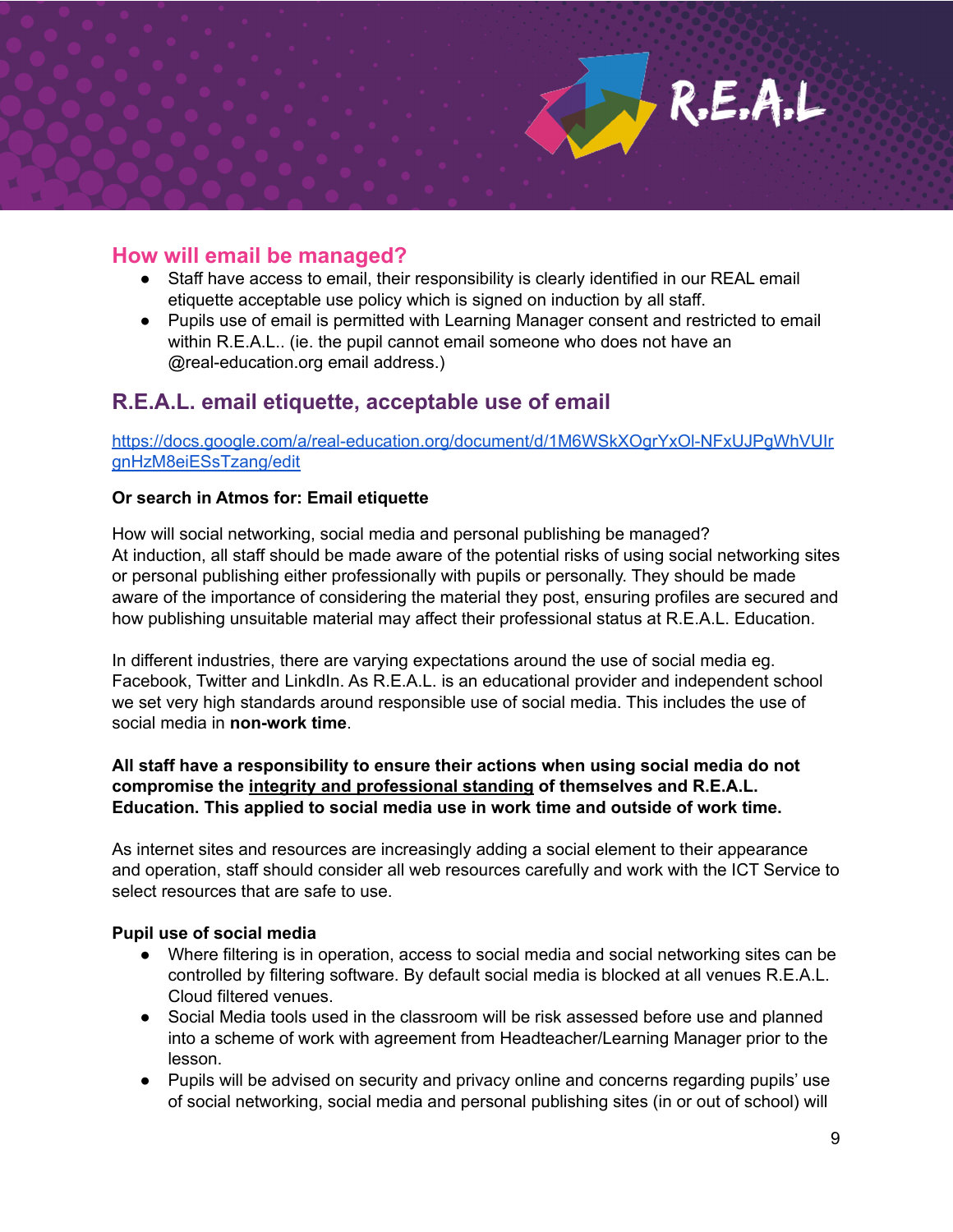be raised with their parents/carers, particularly when concerning pupils' underage use of sites (see also What if? guide in appendix).

R.E.A.L

● Pupils will be advised never to give out personal details of any kind which may identify them and/or their location (as agreed at induction).

### **Staff use of social media**

- Staff personal use of social networking, social media and personal publishing sites will be discussed as part of staff induction and safe and professional behaviour will be outlined in the school Acceptable Use Policy. This will include advice and support for staff to check that their security settings are well considered.
- Staff should not use social media to "sound off" about their day or staff/children. Social media to share anonymised teaching and learning experiences e.g. discussing resources and strategies used, is acceptable. Opinions should not relate to the school or allow a child to be identified in any way.
- Staff should refuse any contact from pupils or parents through social media. This includes ex-pupils and ex-parents.
- A good rule of thumb is to consider; How would a Director/my employer feel if this message/post was read by them?

An excellent guide for staff who use Social Media in both professional and personal life should be read:

<http://www.childnet.com/resources/social-networking-a-guide-for-teachers-and-professionals>

### **Use of social media for communications within R.E.A.L.**

At R.E.A.L.. Education we use social media to support communication and marketing activities. We adhere to the following:

- Restricting access to social media accounts only to authorised staff.
- Messages on social media relate to good news and positive achievements eg. Good News Community.
- We do not engage in challenging conversations with users on social media in a public forum, but direct them to make contact with us via the phone in a private forum.
- We do not mention or share identifiable images of students on social media unless directed to do so by the Safeguarding lead.
- We don't use social media to make religious, political points or raise controversial issues.
- We respond to any criticism in a timely and positive fashion with the outcome to demonstrate our openness, transparency and desire to work in a positive and proactive way with families and organisations.
- We regularly review our communications to ensure we act and communicate in an appropriate way for the particular social media tool - in line with our corporate image and responsibility.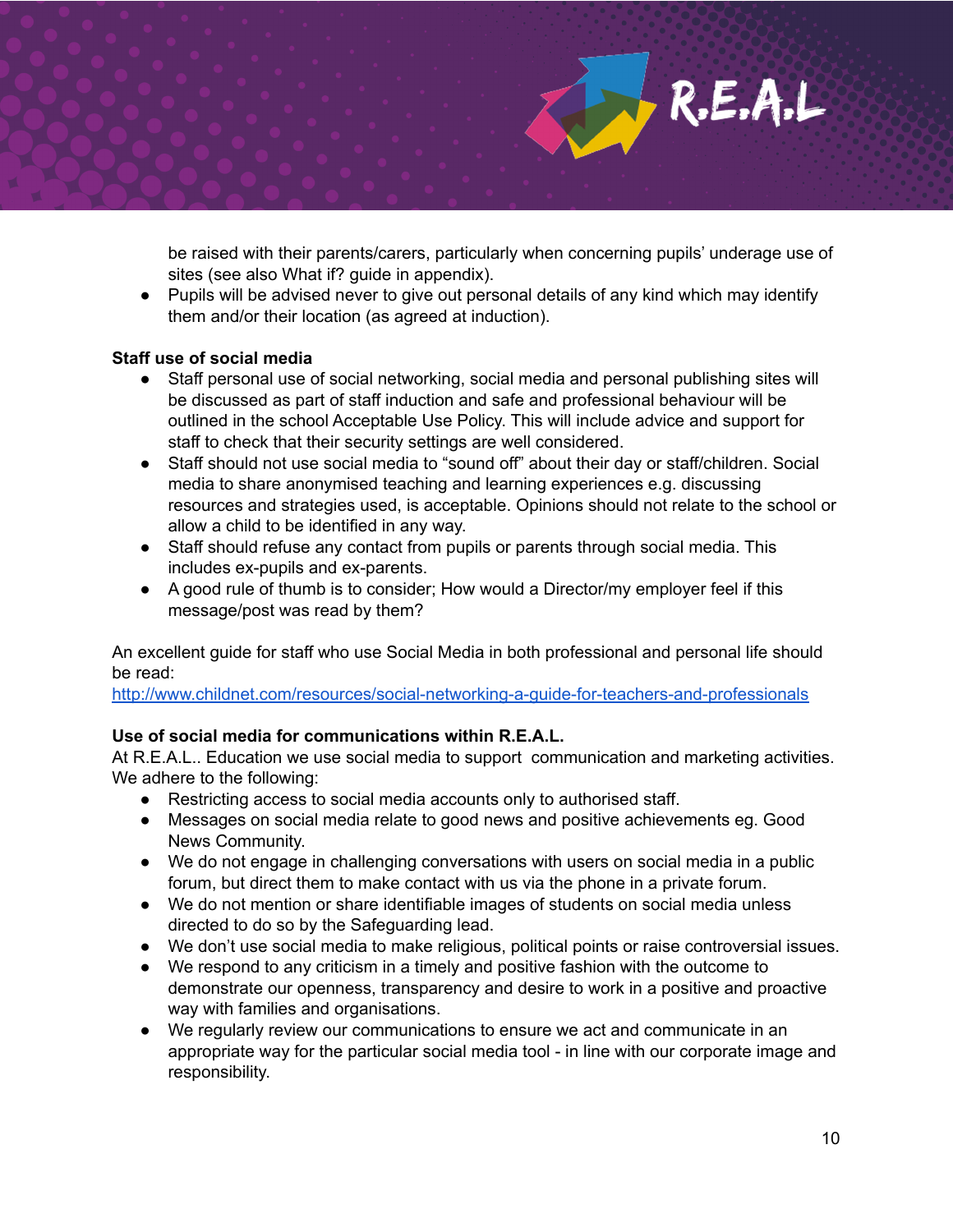### **Use of social media for parental engagement**

At R.E.A.L.. Education we use social media to support communication with parents.

#### **The purpose of this group is to**

- Build a supportive and positive community of people at R.E.A.L. Education
- Allow R.E.A.L. Education to communicate general information about opportunities that could be really useful to you and your child
- Allow parents to work together to develop ideas and share their views about projects and initiatives at R.E.A.L. Education.

#### **Keeping social media communications positive and productive**

- We use a 'closed' FaceBook group which is open to all current parents.
- We restrict access to official R.E.A.L. social media accounts only to authorised staff, including the parent coordinator.
- The group is monitored by the parent coordinator and at least one Director.
- All posted messages must adhere to our rules of use.
- We reserve the right to remove users who break the rules of use.
- We respond to any criticism in a timely and positive fashion with the outcome to demonstrate our openness, transparency and desire to work in a positive and proactive way with families and organisations. We remind users that this is not the forum to criticise members of staff.
- We regularly review the way we use social media to engage with parents to ensure we act and communicate in an appropriate way for the particular social media tool - in line with our corporate image and responsibility.
- We encourage a shared role of ownership and management of social media groups with parents - working in partnership to ensure the vision of social media use is maintained.

#### **How will filtering be managed?**

- Broadband access includes filtering (at all R.E.A.L. Education owned venues) appropriate to the age and maturity of pupils and the school's filtering policy will be regularly reviewed by the online safety team, with changes being risk assessed and with consent from the SLT where appropriate.
- Chromebooks used by pupils in an independent learning scenario can be filtered to the highest standard using RM Buzz, where access is allowed to a specific list of approved websites. The expectation is that a Learning Manager would work with the ICT Team to tailor the filtering levels for a specific pupil **prior** to them being given a Chromebook.
- Any breaches of filtering (e.g. inappropriate content) will be reported to the headteacher and logged in either a SIRF form, or safeguarding concern form (whichever is most relevant). All members of the school community (all staff and all pupils) will be aware of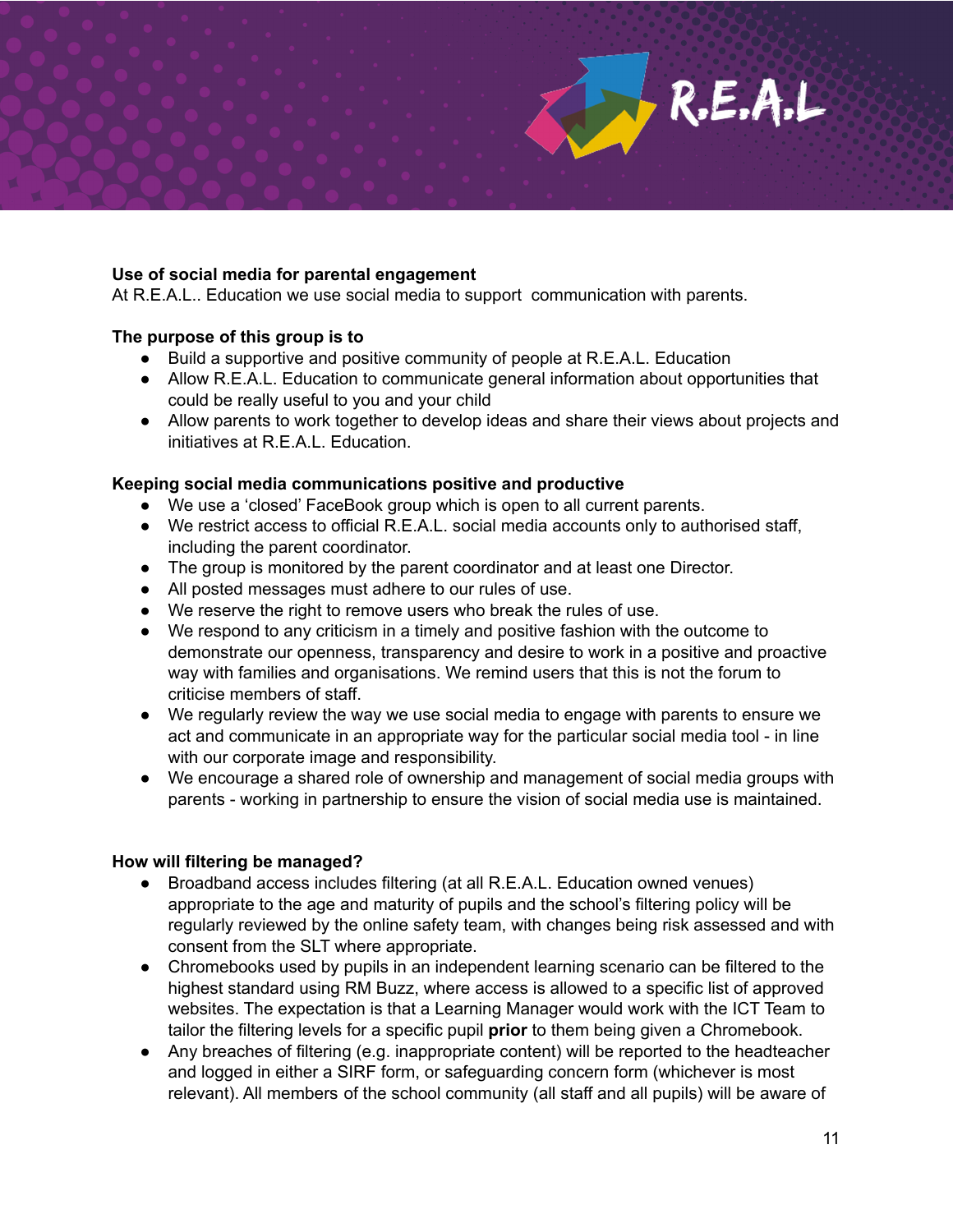this procedure at induction.

- The online safety team will meet regularly to review the concerns raised through either the SIRF form, or safeguarding form and check that any necessary changes are made to ensure that the filtering methods selected are effective.
- The school's filtering decisions will pay heed to the age and curriculum requirements of the pupils, with advice from network managers and ICT Strategy Group.
- Where pupil's access a learning location that does not have filtered internet (this could be because the site is part of an educational visit, temporary working space etc…) consideration should be given to complete a risk assessment. Certainly, the pupil should not be left unattended with the internet, activities should be thoughtfully planned to make sure specific , relevant sites are accessed. Consideration should be made to provide a Chromebook for these instances as this provides filtered internet access from any location.
- Where the filtering service is disrupted at one or more venues, the Safeguarding lead and Directors will be informed immediately. By default, the recommendation will be to stop using the internet until the filtering can be re-activated.

#### **Unblocking websites that have been blocked by the filtering software**

Occasionally, the filtering software blocks legitimate and safe websites which would add value to learning.

Where staff wish to unblock or gain access to a filtered website, they will

- Provide the ICT support team with 72 hours notice to unblock a website.
- Check with their Headteacher or Deputy (site lead) (senior leader) first to gain consent to unblock a site.
- Log their request at www.realservicedesk.co.uk confirming consent and the name of the senior leader.

There are separate arrangements for unblocking and blocking content at the Digital Creative site. This is due to the 'industry' standard environment. The provision lead, Neil Kellow, is responsible and accountable for the decisions made around filtering provision.

Where the website is clearly safe, the technician will unblock the site and record the decision in the ServiceDesk. Where there are concerns about a website's safety/security, the technician will discuss concerns with the Headteacher or Deputy (site lead). If the request cannot be resolved, the issue or request should be raised to the Headteacher/Learning Manager and ICT Services Lead for a final decision.

The senior leader making a decision is doing so on the understanding that the website is being unblocked for all users at that site/location. The senior leader takes full responsibility and accountability for the decision they make.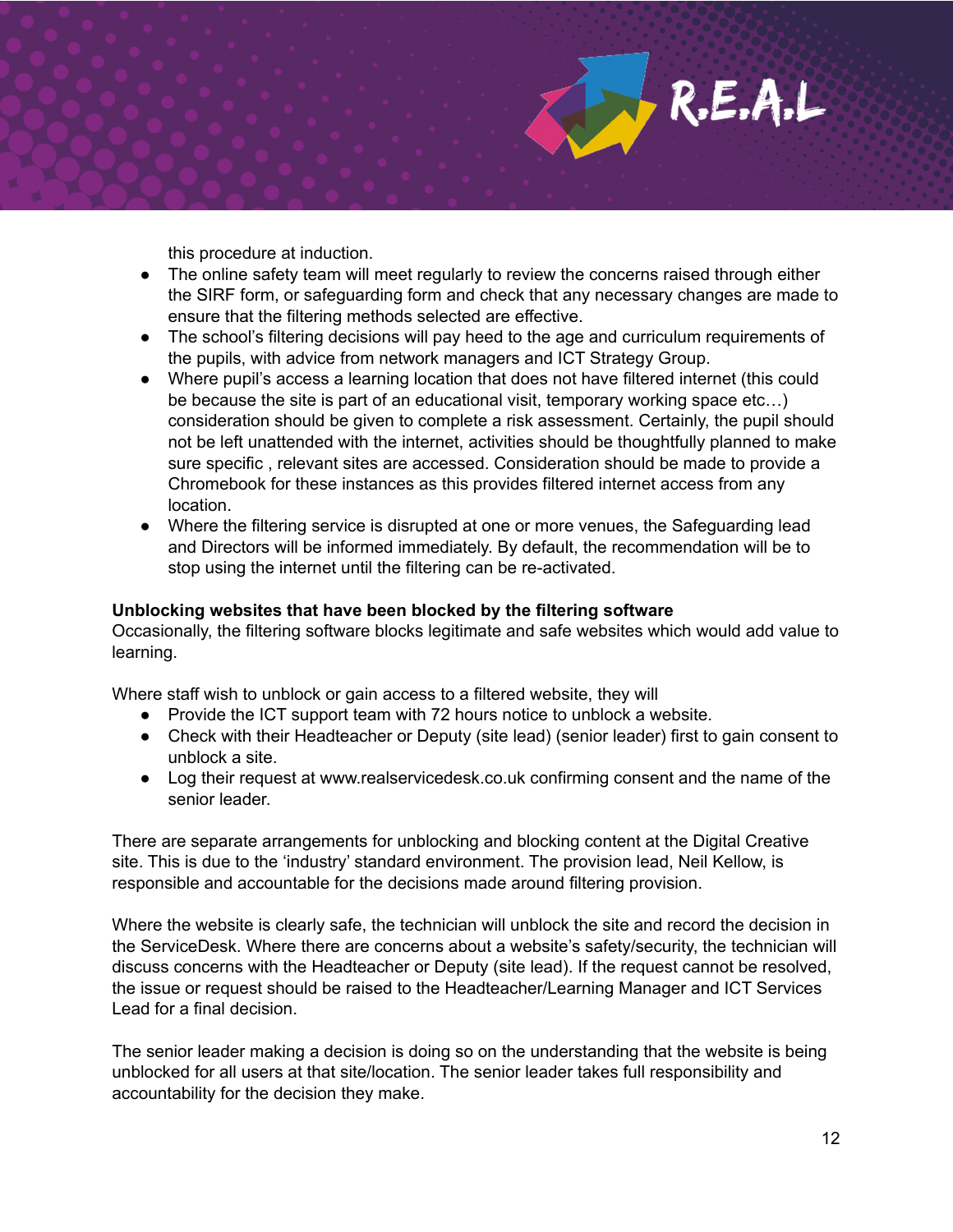# **How will video conferencing be managed?**

#### **Introduction**

Video conferencing is an alternative for specific 'face to face' meetings with one or many people - without having to travel. It is not a replacement for all face to face meetings and depending on the content of the meeting, video conferencing is not appropriate eg. discussing confidential information, disciplinary meeting etc...

 $R.E.A.L$ 

At R.E.A.L. Education we use video conferencing between professionals within R.E.A.L. Education to:

- Improve communication
- Increase productivity
- Reduce the need for travel (saving professionals time and mileage costs)

#### **Best practice guidelines for using video conferencing**

#### **Who can you video conference with?**

Staff will have access to Google Meets, a video conferencing service provided to connect and communicate with each other. The use of this service is for professional use only during work time.

Video conferencing can be used by adults professionally within and outside of the R.E.A.L. Education's Google Apps suite.

Video conferencing is not permitted for use with pupils without written prior consent from the Headteacher as outlined above.

#### **Video conferencing for teaching and learning**

The use of videoconferencing with pupils will be planned and confirmed by the Headteacher or Learning Manager.

The use of Google Hangouts with multiple pupils is not permitted without the explicit authority of the headteacher.

The Headteacher or Learning Manager will decide if a risk assessment is necessary.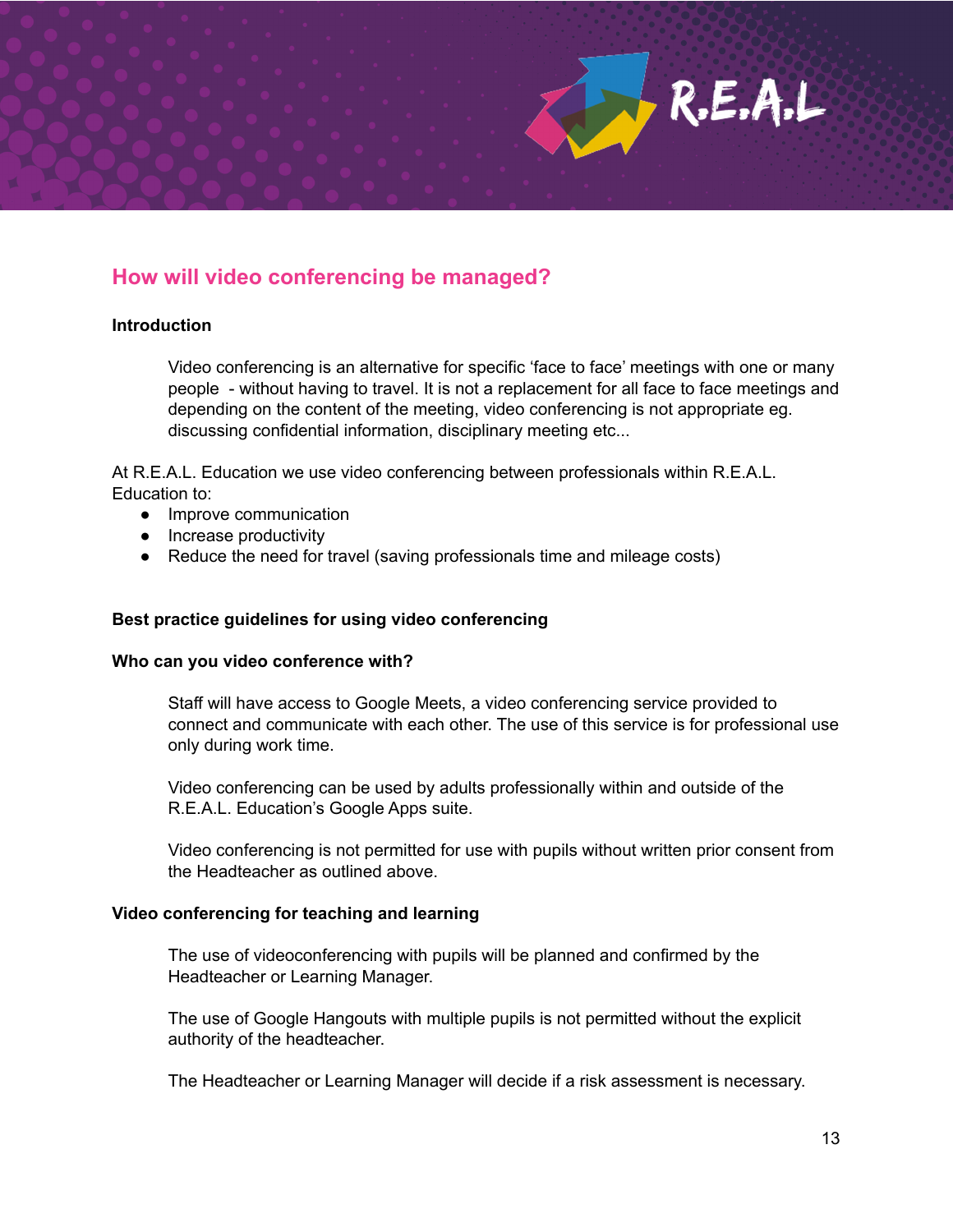

Staff should remind the other party about house rules etc…

Staff will never leave children unattended when a video conference is in progress.

#### **Respecting privacy and confidentiality**

Think about the topic you will be discussing, if you need to discuss highly sensitive confidential information, **do not use a video conference.**

Please remember that you do not always know where other people are (in a staff room / public space) and who can hear - professional manners are required at all times and thoughtful discretion when talking about pupils.

Look behind you in the space you intend to video conference, is there anything on the wall behind that could be confidential? If so, please remove or change the location of the conference. With high definition cameras, even small text on a note can be read very easily by other people in the video conference.

It may be appropriate to add a sign to the room you are video conferencing in that says 'Video conference in progress, please do not disturb'. Or a note on the back of your laptop with a similar message.

When talking about pupils you should not be in a public place, or a busy area (either inside the school or outside of the school). An empty room is best, as you can control and manage who can hear your conversation.

#### **Locations to video conference from**

Currently, video conferencing is allowed from all R.E.A.L. Education sites.

Video conferencing is not allowed from your home or public environment without prior authorisation from the Headteacher.

Consider the conversations going on around you, make sure that people that enter the space you are in, know that you are on a Video Conference. You can mute yourself in the video conference, alert the people talking close to you, then unmute yourself.

#### **Video conferencing features**

Whilst you can take photos in the meeting through video conferencing features, it is not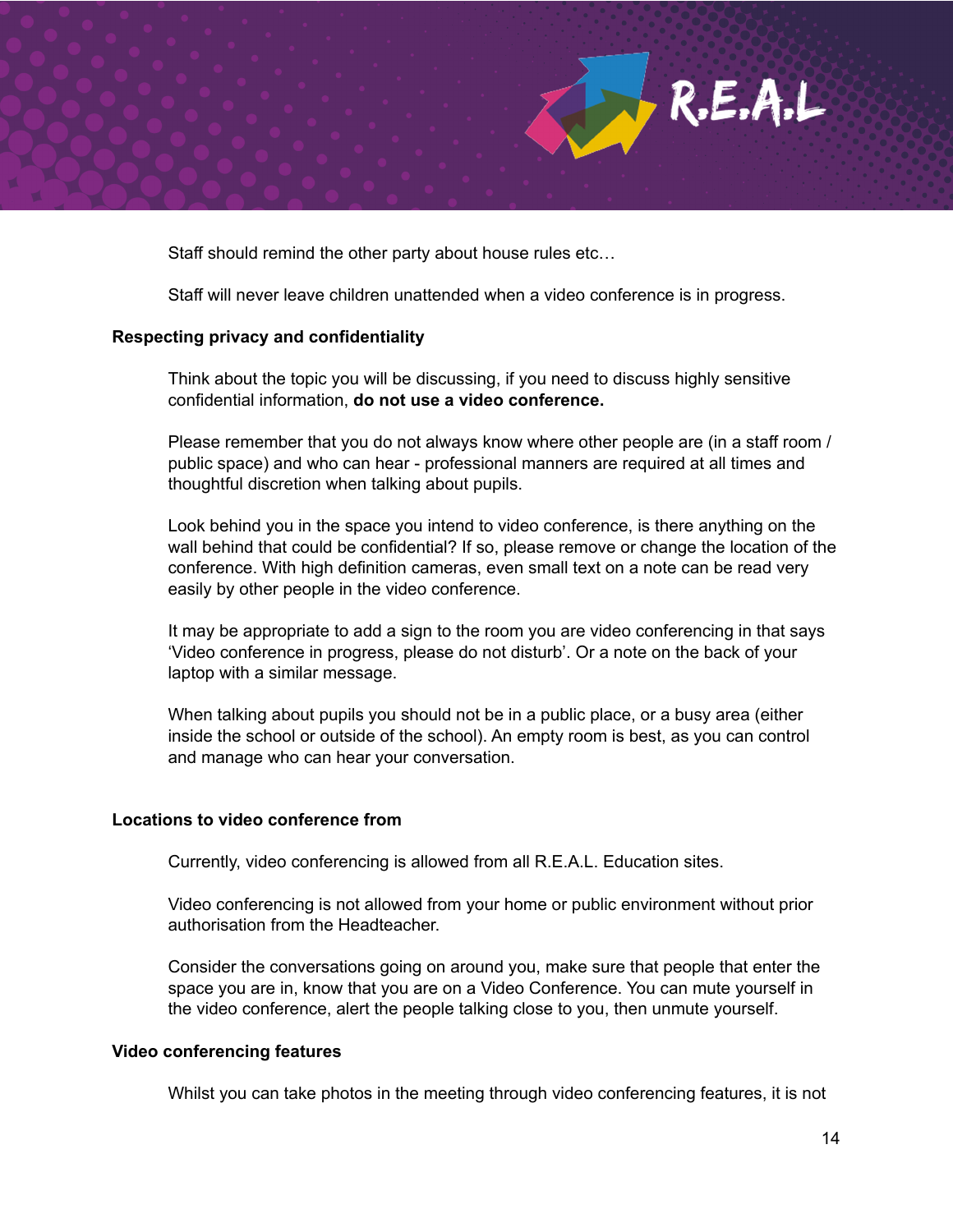appropriate to do so without the full consent of the other attendees and a rationale of the reason to do this eg. the capture a whiteboard / flip chart plan etc...

R.E.A.L

The chat feature can be very useful in providing additional resources and web links for the video conference. The chat feature is a professional space, the chat is saved and stored for future reference. Under no circumstances should the feature be used to share any information about a pupil or any information deemed sensitive or confidential. There is no facility to block, stop or manage access to the chat - therefore students are able to send images, text and resources to all staff on the video conference. In Google Meet the chat can be turned off if if you are the video conference creator.

If you intend to use screenshare, prepare your digital workspace. Check your desktop and make sure it is clear of data and files/sticky notes etc... Disable notifications and pop ups, so no emails or messages appear to everyone as you share your screen.

#### **Video conferencing best practice**

In a group, it is best practice to nominate a chairperson to allocate speaking opportunities. The chairperson should introduce everyone and let everyone know if someone leaves or enters the Video conference.

Headphones are advised when in communal areas, partly for confidentiality and partly for better sound quality.

There will be feedback/interference when phones/laptops are used near each other in the same meeting so it is advisable to be in a different room from others in the same conversation or to share a screen.

Videos can be turned off so that it is more like a phone conversation, which is useful when there are more than two people in the conversation (otherwise just a normal telephone call is fine!).

Stopping the video stream can help to improve the audio quality of the video conference.

By default, the chat feature should always be turned off in lessons with students due to the risk of students sharing inappropriate information.

#### **Safeguarding**

If anything is said or shown on a videoconference that raises a safeguarding concern, follow the agreed procedures as set out in the Safeguarding policy.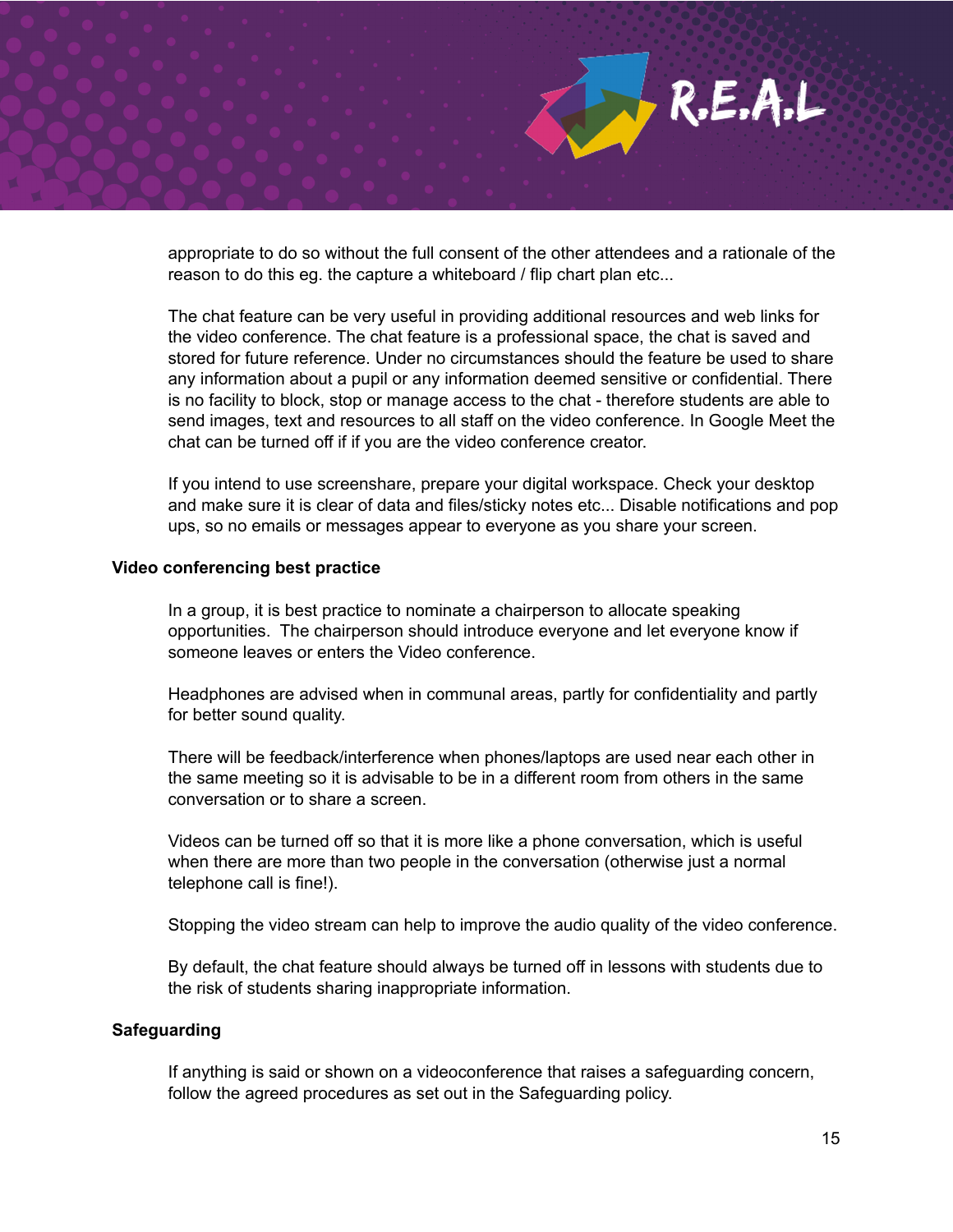### **Withdrawal or suspension of use**

The use of video conferencing is agreed and managed by the ICT Strategy group and online safety Strategy group. Video conferencing privileges can be withdrawn without notice for any reason deemed reasonable by the Headteachers and Director's of R.E.A.L. Education.

### **How are emerging technologies managed?**

- Emerging technology means any new ICT hardware or software innovations.
- Emerging technologies will be examined for educational benefit and a risk assessment will be carried out before use in school is allowed.
- Pupils will be instructed about safe and appropriate use of personal devices both on and off site in accordance with the school Acceptable Use policy.
- The online safety and ICT Strategy group will govern and manage the trialling and adoption of all new and emerging technologies so they are formally risk assessed and consistently managed and maintained.

### **How should personal data be protected?**

- Personal data will be recorded, processed, transferred and made available according to the Data Protection Act 1998 and GDPR 2018. (See also the Privacy Policy and the GDPR Policy Practice and Procedures).
- All staff and parents agree on induction to our REAL, ICT data process and storage statement.
- R.E.A.L. Education will comply with SAR requests (Subject Access Requests) as per ICO and GDPR 2018 requirements.
- R.E.A.L. Education demonstrates this compliance by registering with the Information Commissioner's Office that we process personal data.
- We have a Data Policy (GDPR 2018 Policy Practice and Procedures) which outlines the full responsibilities and expectations of how we process and store data at R.E.A.L.

REAL, ICT data process and storage statement, agreement for parents and pupils

[https://docs.google.com/a/real-education.org/document/d/1tVl8XysUn3juRQDhRpk9Yk2PMGsel](https://docs.google.com/a/real-education.org/document/d/1tVl8XysUn3juRQDhRpk9Yk2PMGselGwGr2IE2GcU1Vk/edit) [GwGr2IE2GcU1Vk/edit](https://docs.google.com/a/real-education.org/document/d/1tVl8XysUn3juRQDhRpk9Yk2PMGselGwGr2IE2GcU1Vk/edit)

Or search in Atmos for: ICT data process

### **REAL, ICT data process and storage statement for staff**

[https://docs.google.com/a/real-education.org/document/d/1guEtJIdGzH\\_ePtzrioA8JnEF\\_B5Ry2](https://docs.google.com/a/real-education.org/document/d/1guEtJIdGzH_ePtzrioA8JnEF_B5Ry2922rxExJuaQ6I/edit)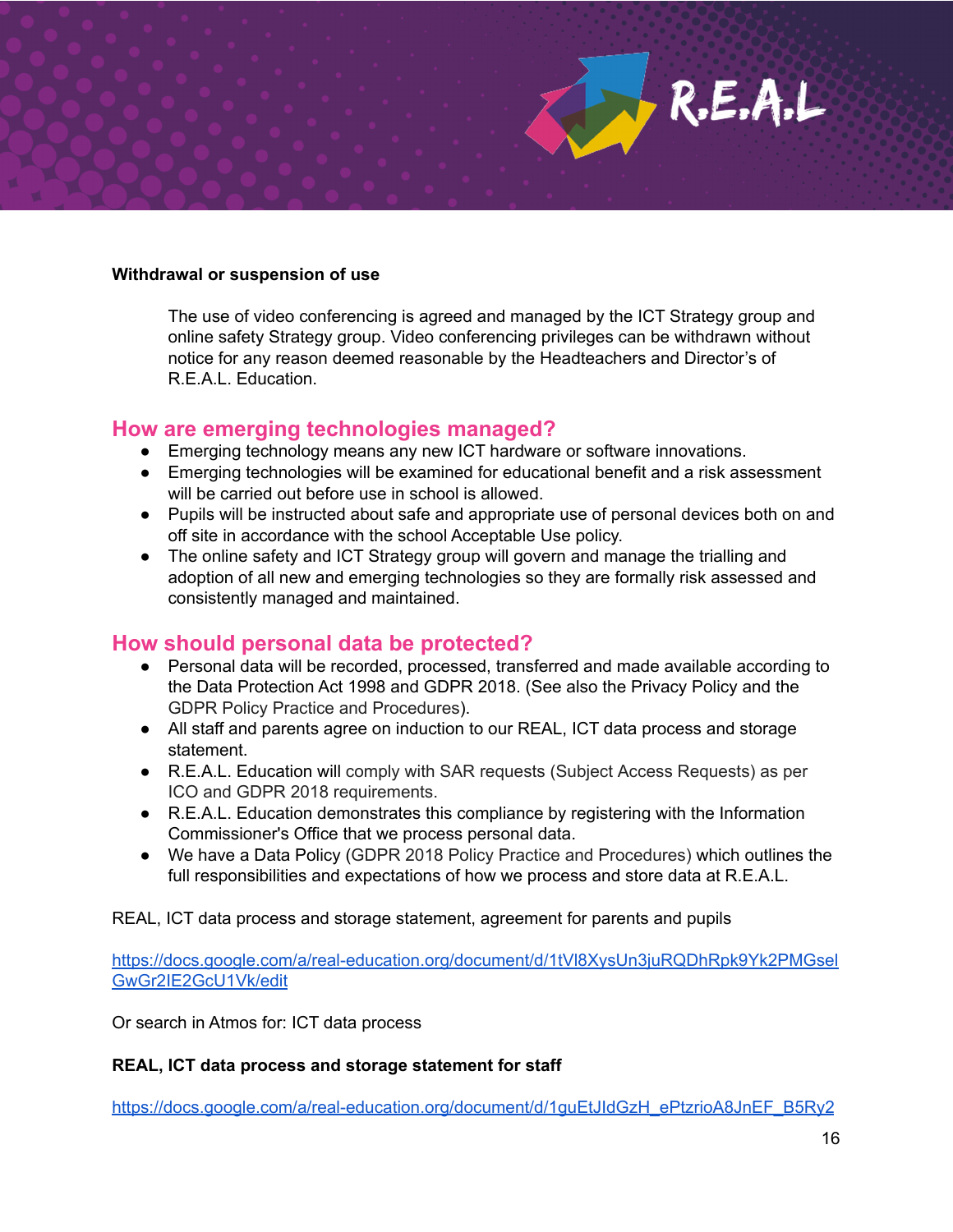

Or search in Atmos for: ICT data process

How will Internet access be authorised?

● All staff will read and sign the following policy on induction:

### **STAFF: SAFE and RESPONSIBLE INTERNET USE**

[https://docs.google.com/a/real-education.org/document/d/1m7TrU1nQehKhrw6Z1GJUG0opXjT](https://docs.google.com/a/real-education.org/document/d/1m7TrU1nQehKhrw6Z1GJUG0opXjTRigKlm9z3nYPw3gY/edit) [RigKlm9z3nYPw3gY/edit](https://docs.google.com/a/real-education.org/document/d/1m7TrU1nQehKhrw6Z1GJUG0opXjTRigKlm9z3nYPw3gY/edit)

Or search in Atmos for: Staff internet

All guests and visitors will sign and complete the form, below, before being given an wifi password to provide limited access to the internet. The access will be removed after a limited period of time.

### **VISITORS: SAFE and RESPONSIBLE INTERNET USE**

[https://docs.google.com/document/d/1-blgE4GNJta6gaWyQEfyrWicHlFkzhViwfw7SFQbNmI/edit](https://docs.google.com/document/d/1-blgE4GNJta6gaWyQEfyrWicHlFkzhViwfw7SFQbNmI/edit#) [#](https://docs.google.com/document/d/1-blgE4GNJta6gaWyQEfyrWicHlFkzhViwfw7SFQbNmI/edit#)

Or search in Atmos for: Visitors internet

- Parents will be asked to read and sign the **Induction guide for online safety** for pupils and discuss it with their child, where appropriate.
- All visitors to R.E.A.L.. Education who require access to the internet access will be asked to read and sign the **VISITORS: SAFE and RESPONSIBLE INTERNET USE** (this may include agreeing to these terms digitally as part of the secure log in requirements.)
- When considering access for vulnerable people (such as with children with special education or emotional needs) R.E.A.L. Education will make decisions based on the specific needs and understanding of the pupil(s) in collaboration with parents/carers. It is the responsibility of the Learning Manager to tell the ICT team if a pupil requires specific restrictions to technology eg. if their EHCP denies access to the internet.
- At Key Stage 2, pupils will be fully supervised when using the internet.
- At Key Stage 3 and 4, pupils will be supervised when using the internet, where Chromebooks have been authorised for use, the pupil may access only a small selection of websites. This gives us the confidence to allow the pupil unsupervised access. Tutors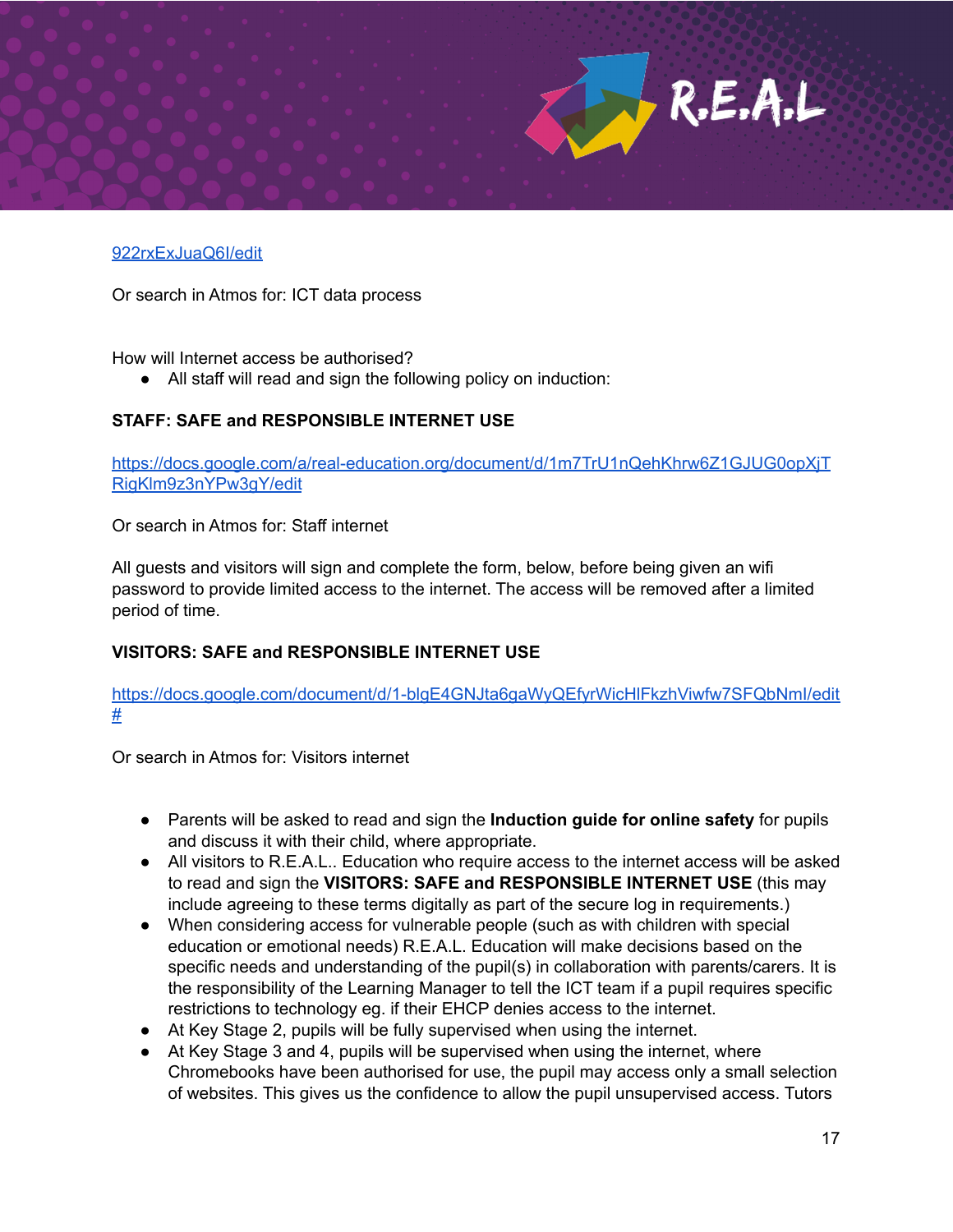can request web restrictions and web history / internet use history regularly through a Service Desk request.

# **How will risks be assessed?**

- R.E.A.L.. Education will take all reasonable precautions to ensure that users access only appropriate material. However, due to the global and connected nature of Internet content, **it is not possible to guarantee that access to unsuitable material will never occur** via a school computer. R.E.A.L. Education cannot accept liability for the material accessed, or any consequences resulting from internet use.
- The school's online safety group, in conjunction with the Headteacher and Learning Managers will regularly meet and review the online safety policy, to ensure it is adequate and being implemented appropriately. They will identify, assess and ensure methods are in place to minimise risks.

### **How will the school respond to any incidents of concern?**

- All members of staff will be informed about the procedure for reporting online safety concerns (such as breaches of filtering, cyberbullying, illegal content etc).
- Online safety concerns are reported via the current safeguarding and significant incident reporting processes which are overseen by the Head of Safeguarding and Standards, and the Head of Behaviour and Attitudes. Data is monitored and reported directly to the ICt Strategy Group and the R.E.A.L. Leadership Team for any ongoing action.
- The Head of Safeguarding and Standards will be informed of any online safety incidents involving Child Protection concerns, which will then be escalated appropriately.
- R.E.A.L. will manage online safety incidents in accordance with the school behaviour policy where appropriate. Staff to refer to 'What If' appendix for common online safety issues (see appendix.)
- R.E.A.L. will inform parents/carers of any incidents of concern as and when required. In most cases, this will be in person, on the day of the incident.
- After any investigations are completed, the online safety team will debrief, identify lessons learnt and implement any changes required and if necessary, contact the Area Children's Safeguarding Team and/or CEOP.

# **How will Cyberbullying be managed?**

- Cyberbullying (along with all other forms of bullying) of any member of the school community will not be tolerated. Full details are set out in the **Anti-Bullying** policy.
- All incidents of cyberbullying reported to the school will be recorded in the SIRF log or Safeguarding concern in accordance with other reporting expectations.
- Evidence will be gathered and stored before being deleted.

# **Sanctions for those involved in cyberbullying may include:**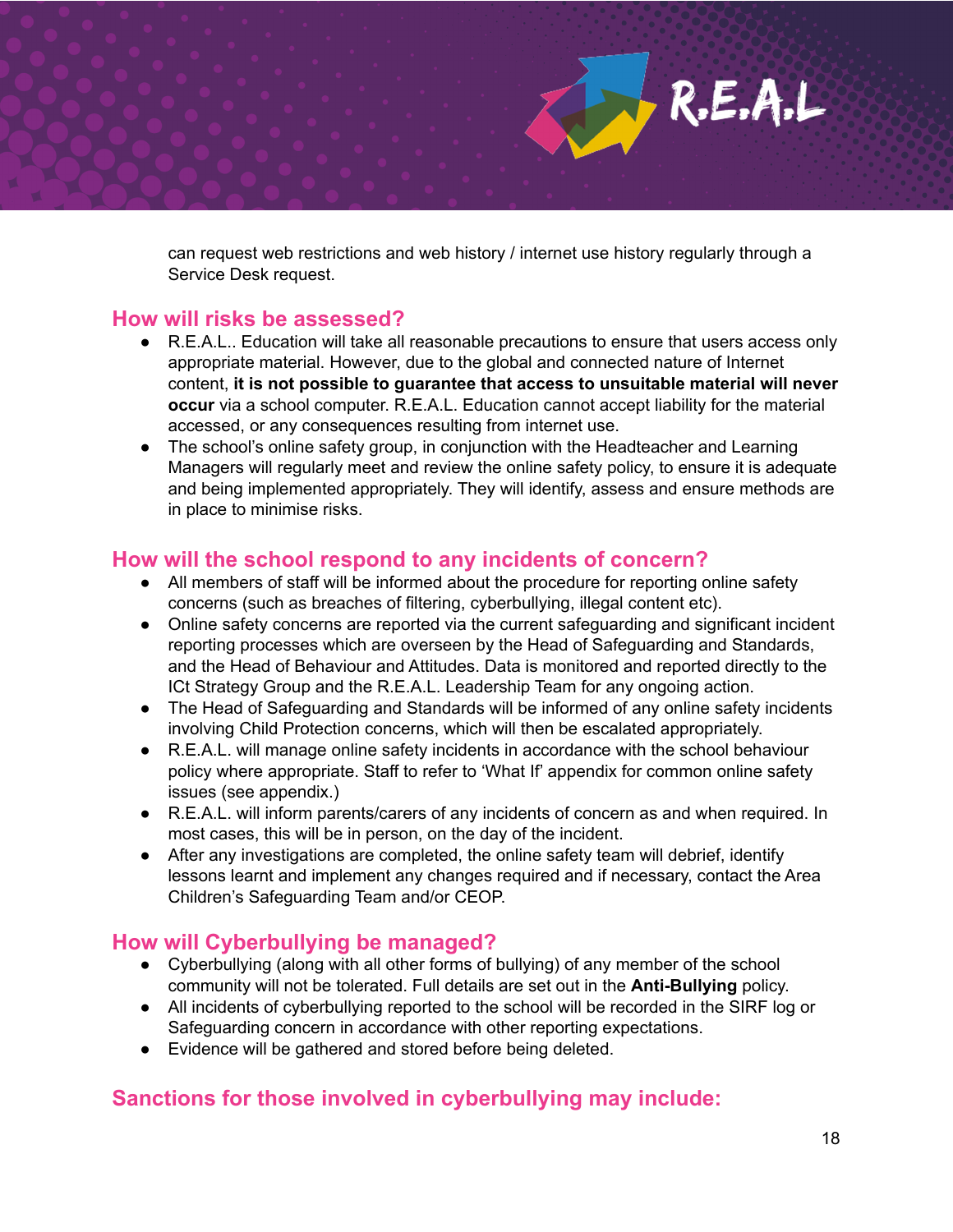

- Making a copy of the material as evidence.
- The bully will be asked to remove any material deemed to be inappropriate or a service provider may be contacted to remove content if the bully refuses or is unable to delete content.
- The bully may be required to participate in targeted work surrounding the effects of cyberbullying and the consequences for both the bully and the victims.
- Internet access may be suspended at R.E.A.L. for the user for a period of time. Other sanctions for pupils and staff may also be used in accordance to other policies at R.E.A.L.
- Parent/carers of pupils will be informed.
- The Police will be contacted if a criminal offence is suspected.

# **Support for the victim of cyber bullying**

● As with any other form of bullying, we will use our existing policies to guide our actions to help support the victim of cyber bullying. In addition, we will also offer training and education around staying safe online, checking security settings, blocking unwanted correspondence and reporting procedures.

# **How will Learning Platforms be managed?**

A Learning Platform is a secure online space for storing data and collaborating. At R.E.A.L. we use Atmos, our Learning Platform based on world-leading, Google Apps technology.

- Staff will regularly monitor the usage of the Learning Platform by pupils and staff in all areas, in particular message and communication tools and publishing facilities. Such communication tools are restricted to R.E.A.L. education staff and pupils only.
- Pupils/staff will be advised about acceptable conduct and use when using the Learning Platform, in accordance with the **Induction guide for online safety.**
- Only members of the current pupil, parent/carers and staff community will have access to the Learning Platform, it is the responsibility for the Business Team to raise a ServiceDesk request to the ICT team when a member of staff leaves the organisation.
- All users will be mindful of copyright issues and will only upload appropriate content onto the Learning Platform.
- When staff, pupils etc leave the school their account or rights to specific school areas will be disabled and stored in our digital vault for as long as it is necessary, in accordance with our Data policy.
- Any concerns about content on the Learning Platform may be recorded and dealt with in the following ways:
- a) The user will be asked to remove any material deemed to be inappropriate or offensive.
- b) The material will be removed by the site administrator if the user does not comply.
- c) Access to the Learning Platform for the user may be suspended.
- d) The user will need to discuss the issues with the Headteacher or Learning Manager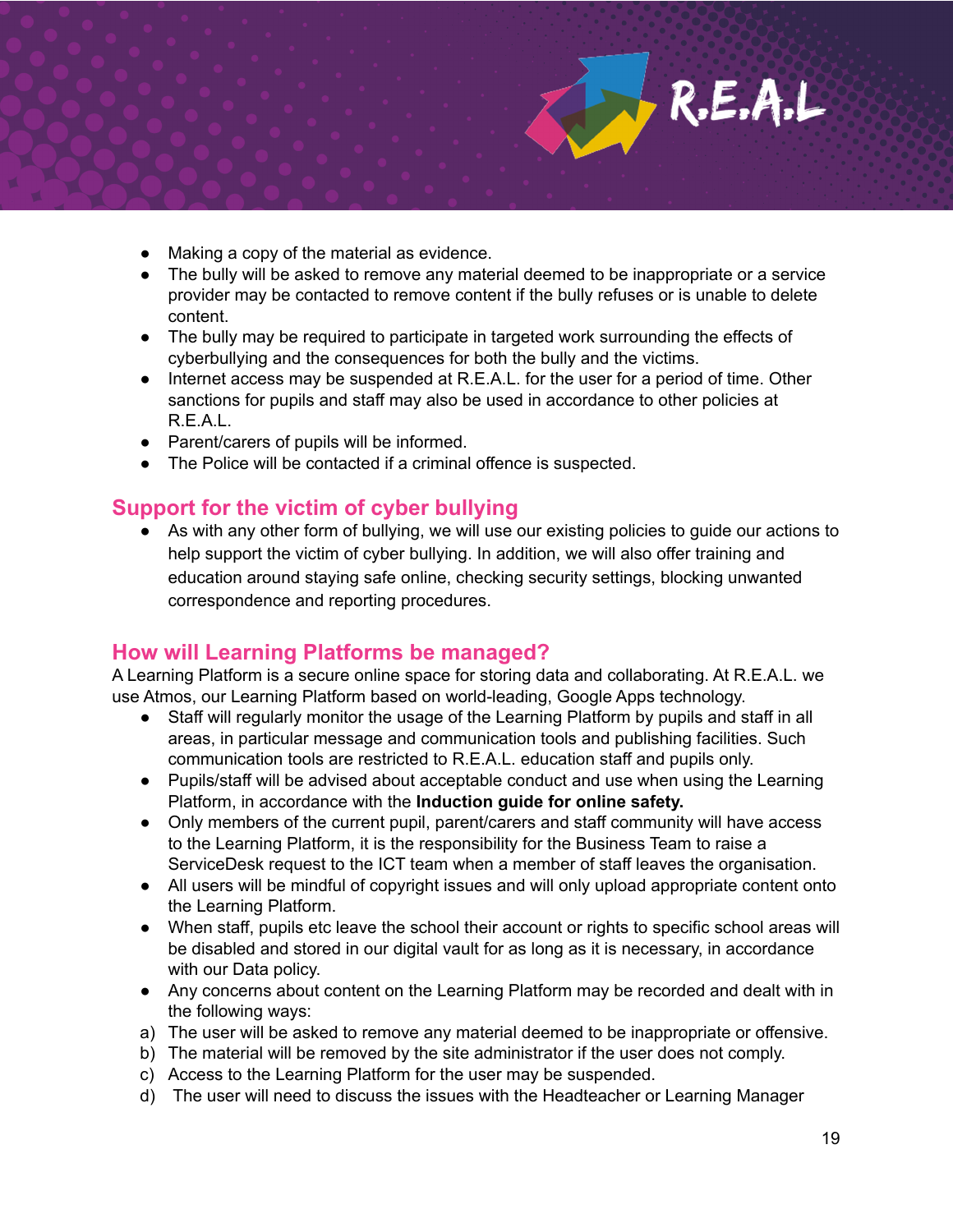before reinstatement.

- e) A pupil's parent/carer may be informed.
- A visitor may be invited onto the Learning Platform by a member of the SLT. In this instance there may be an agreed focus or a limited time slot and with a risk assessment completed by SLT.
- Where a visitor/commissioner is given access to Atmos, an Acceptable Use Agreement will be signed and access to specific areas of the Drive will be provided for a limited period of time and with a risk assessment completed by SLT.

### **How will mobile phones and mobile devices be managed?**

- The use of home-owned mobile phones, tablets, ipods etc.... and other personal devices by pupils is restricted at R.E.A.L..
- Home-owned devices will not be used during lessons or formal school time unless as part of an approved and directed curriculum based activity, with consent from a member of staff and authorised on each occasion by the Headteacher or Learning Manager.
- Electronic devices of all kinds that are brought into school are the responsibility of the user. The school accepts no responsibility for the loss, theft or damage of such items. Nor will the school accept responsibility for any adverse health effects caused by any such devices either potential or actual.
- Any images or video created at R.E.A.L. on a home-owned device must be deleted from the device before it is taken home.

### **Pupils Use of Personal Devices**

● The R.E.A.L. Education Mobile phone use policy documents the policy around use for students.

# **Staff Use of Personal Devices**

- Staff are not permitted to use their own personal phones or devices for contacting children, young people and their families within or outside of the setting in a professional capacity, even after the pupil ceases to be taught at R.E.A.L. Education.
- Staff should not use personal devices such as mobile phones or cameras to take photos or videos of pupils and will only use work-provided equipment for this purpose.
- Care should be taken when using a mobile phone or device in school time so as not to compromise professional expectations. eg. even in the staff room or staff kitchen , think about who can view or hear the content from a mobile phone, could they be offended by the content? How would a Director react to viewing this content and is your professional integrity negatively impacted?
- If a member of staff breaches this policy then disciplinary action may be taken.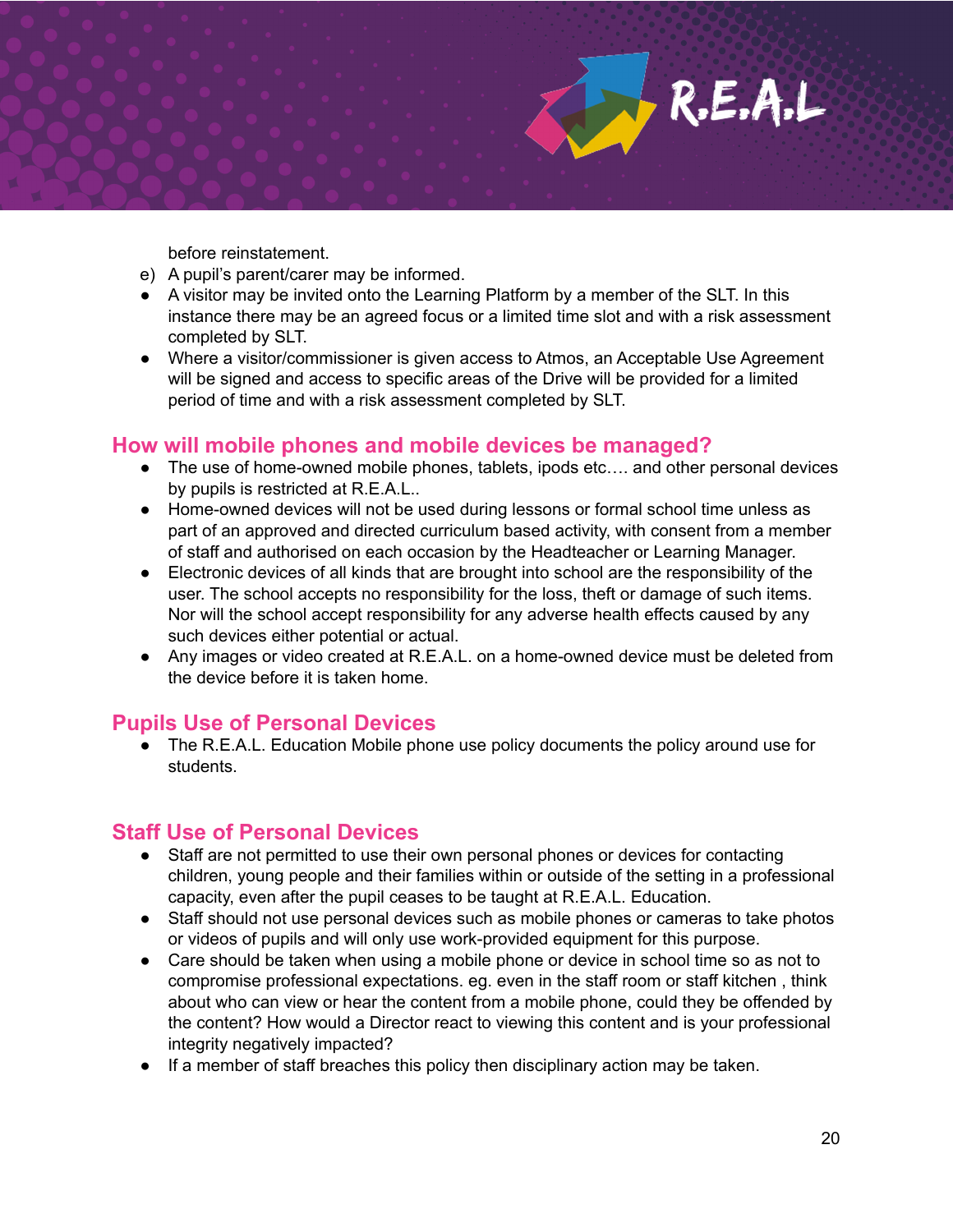## **Communication Policy**

- All users will be informed that network and Internet use will be monitored.
- An online safety training programme/scheme of work will be established across the school to raise the awareness and importance of safe and responsible internet use amongst pupils.
- It is the responsibility to ensure that online safety rules/posters/displays or copies of the pupil Acceptable Use Policy will be posted in all venues used exclusively by R.E.A.L. Education and responsible use of the Internet and technology will be encouraged across the curriculum. Rules will be adapted and presented in a way that is suitable for the age and maturity of the pupils in each class.

### **How will the policy be discussed with staff?**

- The online safety Policy will be formally provided and discussed with all members of staff at induction.
- To protect all staff and pupils, the school will implement Acceptable Use Policies.
- Staff will be made aware that Internet traffic can be monitored and traced to the individual user. Discretion and professional conduct is essential.
- Up-to-date and appropriate staff training in safe and responsible Internet use, both professionally and personally, will be provided for all members of staff on a regular basis.
- The online safety group will highlight useful online tools which staff should use with children in the classroom and at other learning locations. These tools will vary according to the age and ability of the pupils.
- All members of staff will be made aware that their online conduct out of school could have an impact on their role and reputation within school. Civil, legal or disciplinary action could be taken if they are found to bring the profession or institution into disrepute, or if something is felt to have undermined confidence in their professional abilities.
- The ICT newsletter will be used to promote online safety and share best practice and resources.
- An online safety course is provided for staff to access and updated annually.

### **How will parents' support be enlisted?**

- Parent's/carer's attention will be drawn to the **Induction guide for online safety**.
- A partnership approach to online safety at home and at school with parents will be encouraged. This may include offering parent evenings with demonstrations and suggestions for safe home Internet use, or highlighting online safety at other attended events e.g. parent evenings.
- Parents/carers will be encouraged to read the school Acceptable Use Policy for pupils and discuss its implications with their children.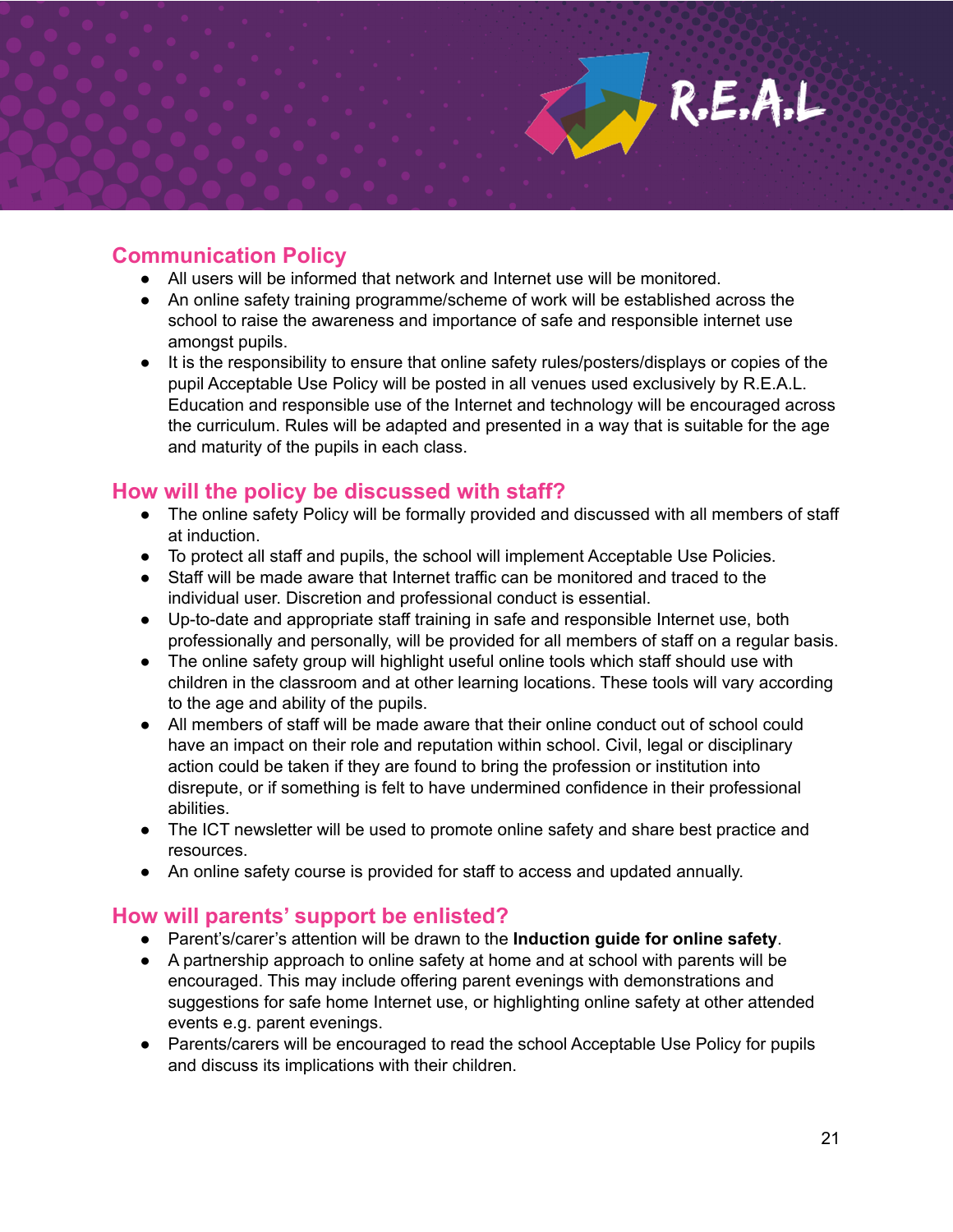

We have implemented a Digital Defense course for all students. This enables the students to review the key elements of online safety in an accessible way. The course is managed by tutors and pupil's are provided with a certificate on completion.

### **Review**

This policy will be reviewed annually as the nature of online safety is rapidly changing.

### **How to respond**

This guide forms part of the online safety policy for R.E.A.L. Education.

What ifs...a practical guide to dealing with online safety issues in class. Please remember that this is not a "straight jacket" to adhere rigorously to, these guidelines will help to prompt and inform your unique response. All online safety responses should be coordinated with the Headteacher/Learning Manager as appropriate.

#### **An inappropriate website is accessed unintentionally by a pupil or member of staff.**

- 1. Play the situation down; don't make it into a drama. Ask the pupil to turn off the monitor, minimise the web page or close the laptop lid, so the image or text cannot be seen by other pupils in the class. Make a note of the web address in the URL bar.
- 2. Discreetly discuss why the site is inappropriate with the pupil, or any issues that their experience might raise. Tell them who else they could talk to if what they have seen worries them eg. parent/carer, CEOP.
- 3. Report to the Headteacher/Learning Manager as soon after the event as is reasonably possible eg. break, lunchtime if the incident happens in the independent school (essentially this must be before the pupils concerned leave to go home). The Headteacher/Learning Manager decides whether it is appropriate to inform parents/carers of any additional pupils who viewed the site.
- 4. Record the incident on a safeguarding concern form and submit. This will automatically be delivered to the Designated Safeguarding Leads for action.
- 5. Inform the school technician to ensure the site is filtered using Service Desk.
- 6. Technician informs the filtering service/filters webpage.

#### **An inappropriate website is accessed intentionally by a pupil**

- 1. Explain why they should not be viewing this content. Show them where to find the appropriate and relevant information they are searching for.
- 2. Refer to the **Induction guide for online safety** that was signed by the pupil and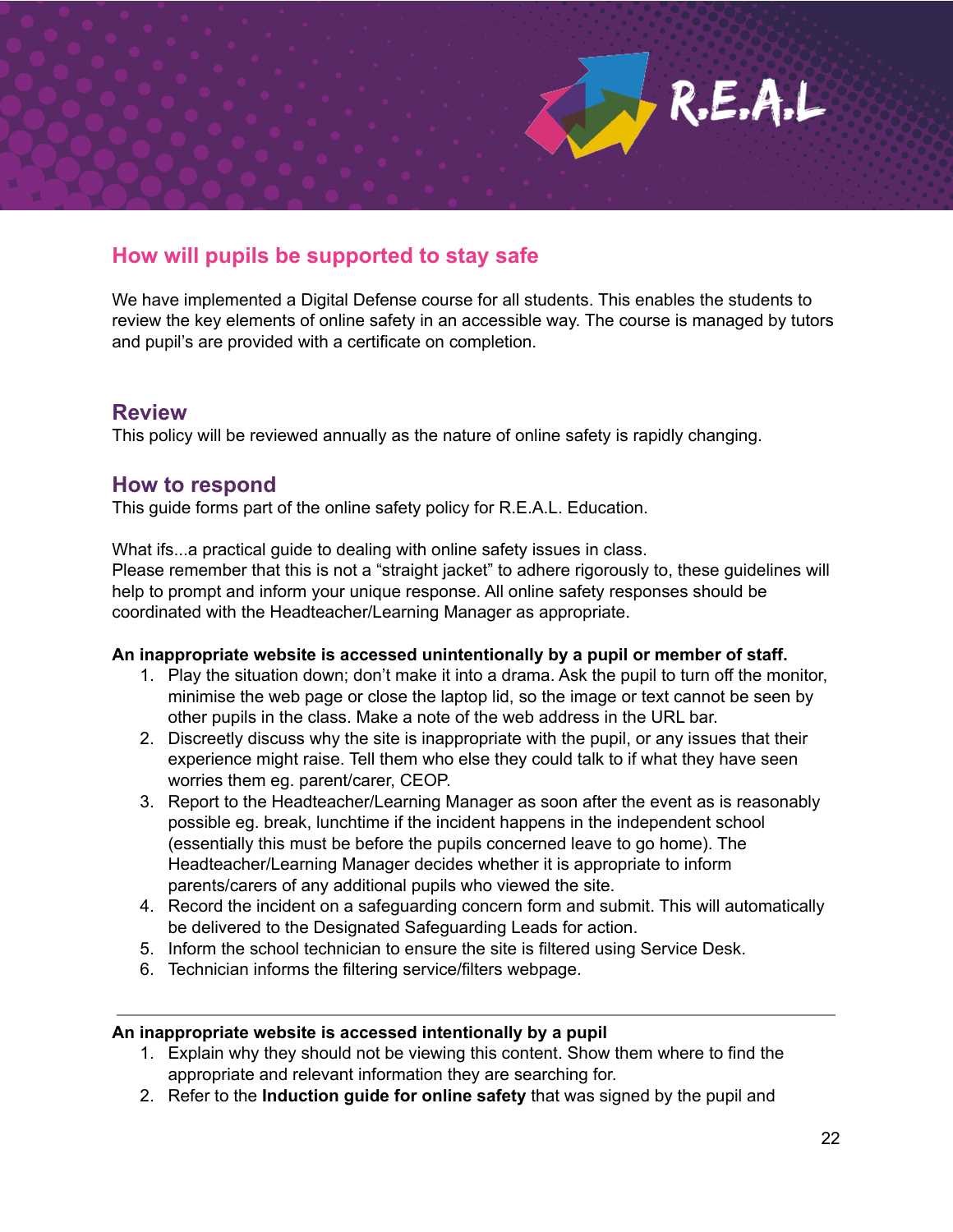parents/carers.

- 3. Preserve any evidence through print outs or screen capture.
- 4. Use the school behaviour policy to identify the line of action.
- 5. Inform parents/carers if necessary as this may be a pattern of negative behaviour which is going unchecked at home.
- 6. Inform the school technician to ensure the site is filtered if need be.
- 7. Technician informs the filtering service/filters webpage.
- 8. Record the incident on a safeguarding concern form and submit. This will automatically be delivered to the Designated Safeguarding Leads for action.

**You observe another adult using IT equipment inappropriately on school premises (eg. viewing videos on YouTube which are clearly unsuitable, posting inappropriate images of themselves on a social network.)**

- 1. Report the misuse immediately to a member of the Safeguarding lead. Do not speculate or discuss the issue with other staff. Do not challenge the member of staff who you observed.
- 2. Technicians will be instructed to ensure that there is no further access to the PC or laptop (device) if the device is owned by R.E.A.L. If the device is owned by the user eg. a mobile phone, the Headteacher/Learning Manager and user of the device should negotiate how data can be obtained through the device (if appropriate), alternatively this can be obtained through the network use logs.
- 3. If the material is offensive but not illegal, R.E.A.L. Headteacher/Learning Manager could then:
	- a. Remove the equipment to a secure place
	- b. Suspend user from email and Learning Platform accounts.
	- c. Instigate an audit of all ICT equipment by the schools ICT technician to ensure there is no risk of pupils accessing inappropriate materials in the school.
	- d. Identify the precise details of the material
	- e. Take appropriate disciplinary action
	- f. Inform the designated Safeguarding Lead if material is pupil related.
	- g. Refer the incidence to the Local Authority Designated Officer (LADO)
	- h. Inform governors of the incident

In an extreme case where the Directors deems the material is of an illegal nature:

- 4. Contact the Police or CEOP and follow their advice.
- 5. If requested, remove the PC/equipment to a secure place and document what you have done.
- 6. Record the incident on a safeguarding concern form and submit. This will automatically be delivered to the Designated Safeguarding Leads for action.

#### **Malicious or threatening comments are posted on an Internet site about a pupil or**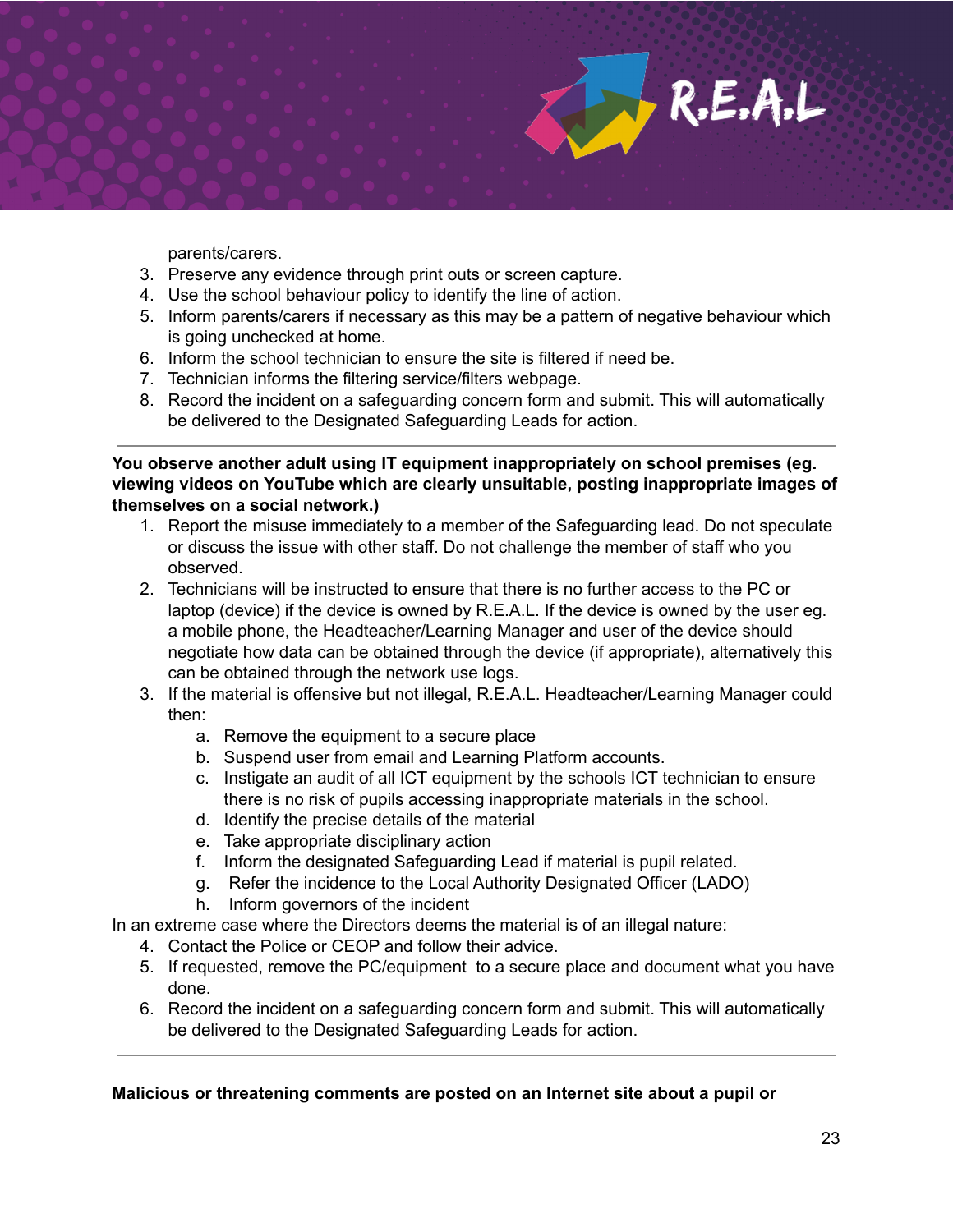#### **member of staff.**

- 1. Secure and preserve any evidence using screen capture or photographing a monitor or mobile phone.
- 2. Inform the SLT/online safety team who will work with the member of staff to preserve the evidence and identify the comments which are upsetting for the member of staff or pupil.
- 3. Inform and request the comments be removed if the site is administered externally.
- 4. Send all the evidence to CEOP at www.ceop.gov.uk, take guidance over the nature of the comments.
- 5. Endeavour to trace the origin and inform police if appropriate, applying the behaviour policy or staff conduct expectations. Refer to the Acceptable Use policy and the Staff ICT policy.
- 6. Record the incident on a safeguarding concern form and submit. This will automatically be delivered to the Designated Safeguarding Leads for action.

**You are concerned that a pupil's safety is at risk because you suspect someone is using communication technologies (such as social networking sites) to make inappropriate contact with the pupil.**

- 1. Report to and discuss with the Headteacher/Learning Manager as soon as possible, certainly on the day of the incident and contact parents.
- 2. In partnership with parents/carers, advise the pupil on how to terminate the communication and save all evidence offering confidential support to do so if needed.
- 3. Consider taking action to report/suspend account ensuring evidence is retained, do not delete the social network account at this stage. Offer advice and direct support to parent re. setting up safe internet etc...
- 4. Contact CEOP [www.ceop.gov.uk](http://www.ceop.gov.uk/) with parent/carer and pupil and ask for advice.
- 5. With the Headteachers/Learning Manager and advice from CEOP, consider the involvement of other professionals.
- 6. Take steps to check actions have been successful in stopping inappropriate contact.
- 7. Record the incident on a safeguarding concern form and submit. This will automatically be delivered to the Designated Safeguarding Leads for action.

**A member of staff overhears a conversation between two KS2 pupils. The conversation was meant to be private. One of the pupils mentions that she is meeting up with a girl tonight, who she met through a Facebook/social network group.**

- 1. Consider that the pupil may be at risk of meeting an **adult** stranger tonight, without parental knowledge who is masquerading as a primary pupil.
- 2. Inform the Headteacher/Learning Manager and plan a response before the end of the school day on the day of the incident. The Headteacher and Learning Manager may decide that it is necessary to supervise the pupil until a parent/carer can be contacted.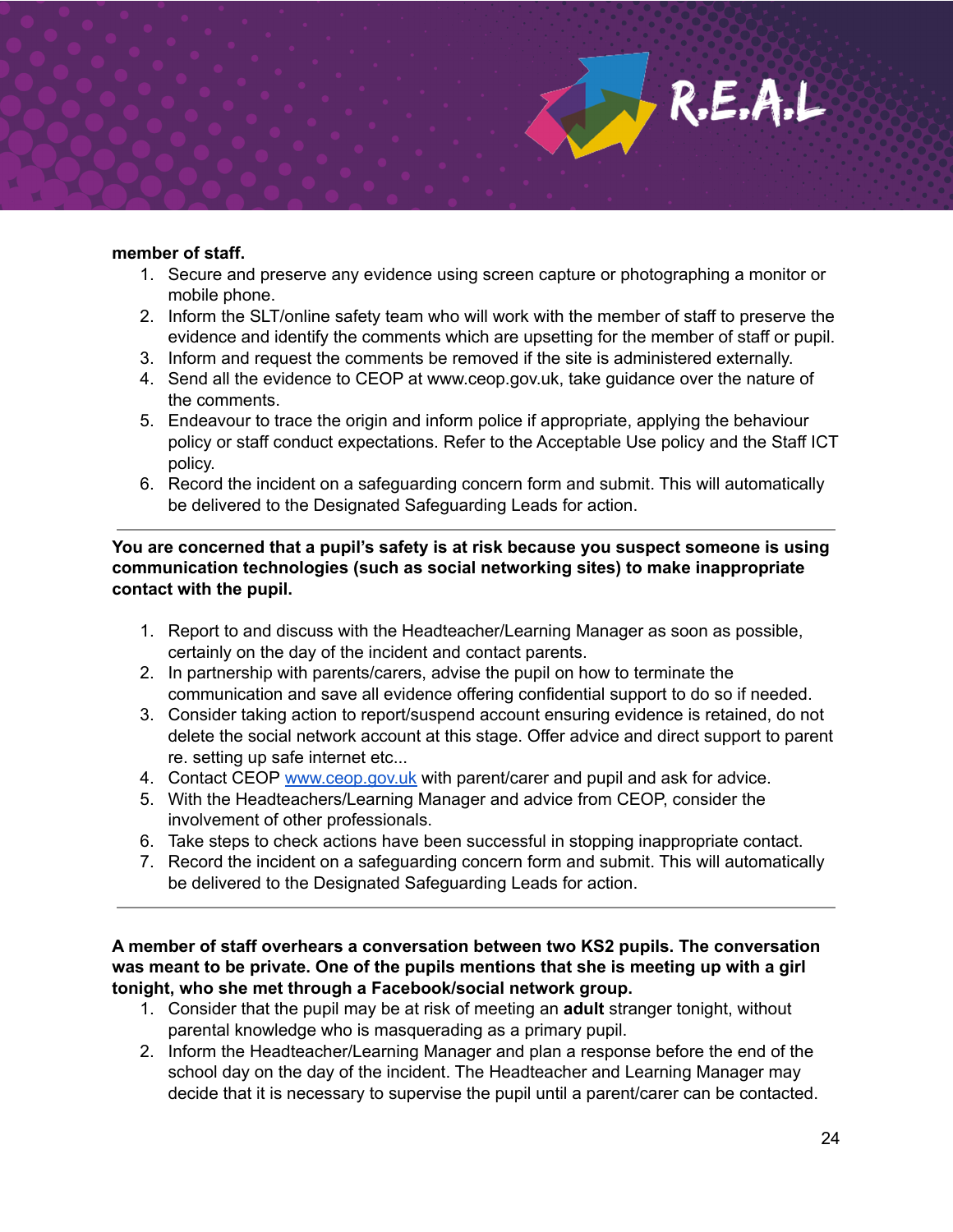

- 3. Contact home to ascertain whether the parents/carers are accompanying the pupil to meet their "online" friend.
- 4. The pupil is under 13 and has a Facebook account, whilst this is not illegal, check that the parents/carers are aware of this. The parents must be informed.
- 5. Record the incident on a safeguarding concern form and submit. This will automatically be delivered to the Designated Safeguarding Leads for action.

#### **A current pupil asks you to be their online friend on a social network such as FaceBook.**

- 1. Politely decline the pupils offer and explain the inappropriateness of the request.
- 2. The same should also apply for online gaming, text messaging and any other forms of communication.
- 3. If the pupil (ex-pupil) persists in making contact with you ie. after you have declined to connect/befriend them.
- 4. Record the incident on a safeguarding concern form and submit. This will automatically be delivered to the Designated Safeguarding Leads for action.

**You suspect that a pupil is accessing the school computers through the use of a staff username and log in. You have no idea how this may have happened. (This scenario is highly unlikely to occur as a pupil would need to have ownership of a staff username, password and staff mobile phone, plus mobile phone unlock PIN.)**

- 1. If you suspect your own password has been compromised, immediately complete a Service Desk request or contact the Business Team at head office.
- 2. Report to the Headteacher/Learning Manager.
- 3. The ICT can check the history of log-ins to verify your concerns.
- 4. If a pupil is found to have used a staff login, remind them of the Acceptable Use Policy which they signed. Apply the behaviour policy.
- 5. Identify if there has been a breach of confidential data and inform the Directors, Headteacher and Learning Manager if you suspect there may be. eg. has the pupil copied and transferred data from the Staff Shared drive to their Facebook account / memory stick / mobile phone?
- 6. Record the incident on a safeguarding concern form and submit. This will automatically be delivered to the Designated Safeguarding Leads for action.

**You wanted to take some photos of the pupils and their work and post these on the**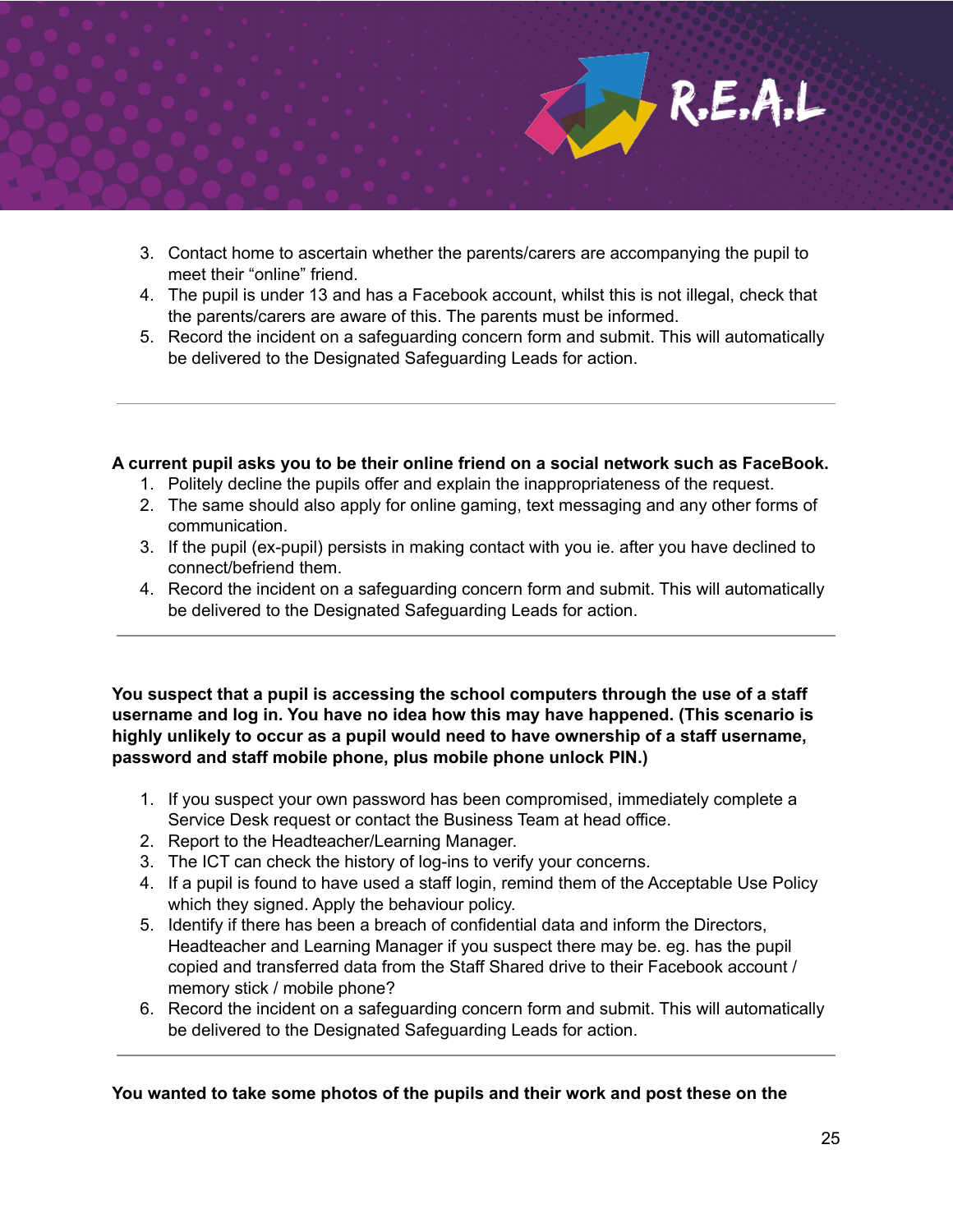

#### **school website to celebrate their achievement**

- 1. Check that every pupil and family has signed and agreed to the Photograph policy consent form.
- 2. Take the photo with work camera (not a personal camera from home).
- 3. Never identify the pupil in the photo with their name, if this can be viewed by the public (eg. it will be on the website).
- 4. Out of courtesy, inform Headteacher/Learning Managers then the parents/carers before the image is live on the web. Do this even if you have consent to use the photo, out of courtesy to the parents/carers/pupil as their circumstances may have changed.

# **Useful e-Safety Contacts and References**

**CEOP** (Child Exploitation and Online Protection Centre): [www.ceop.police.uk](http://www.ceop.police.uk/)

**Childline:** [www.childline.org.uk](http://www.childline.org.uk/)

**Childnet:** [www.childnet.com](http://www.childnet.com/)

**Click Clever Click Safe Campaign:** [http://clickcleverclicksafe.direct.gov.uk](http://clickcleverclicksafe.direct.gov.uk/)

**Kidsmart**: [www.kidsmart.org.uk](http://www.kidsmart.org.uk/)

**Think U Know website**: [www.thinkuknow.co.uk](http://www.thinkuknow.co.uk/)

**360 safe – e-safety self-review tool:** <http://www.360safe.org.uk/>

# **Significant Incident Form, or Safeguarding Concern Form to be completed**

#### **Where there is immediate danger to a pupil**

Contact a DSL immediately by phone, or contact the Business Team at R.E.A.L. if you are unable to contact the Safeguarding lead. Stress that this is a child protection issue and it is imperative that a message is received by a Safeguarding lead immediately, to make contact. Do not relay the details of the issue to anyone other than the Safeguarding Lead.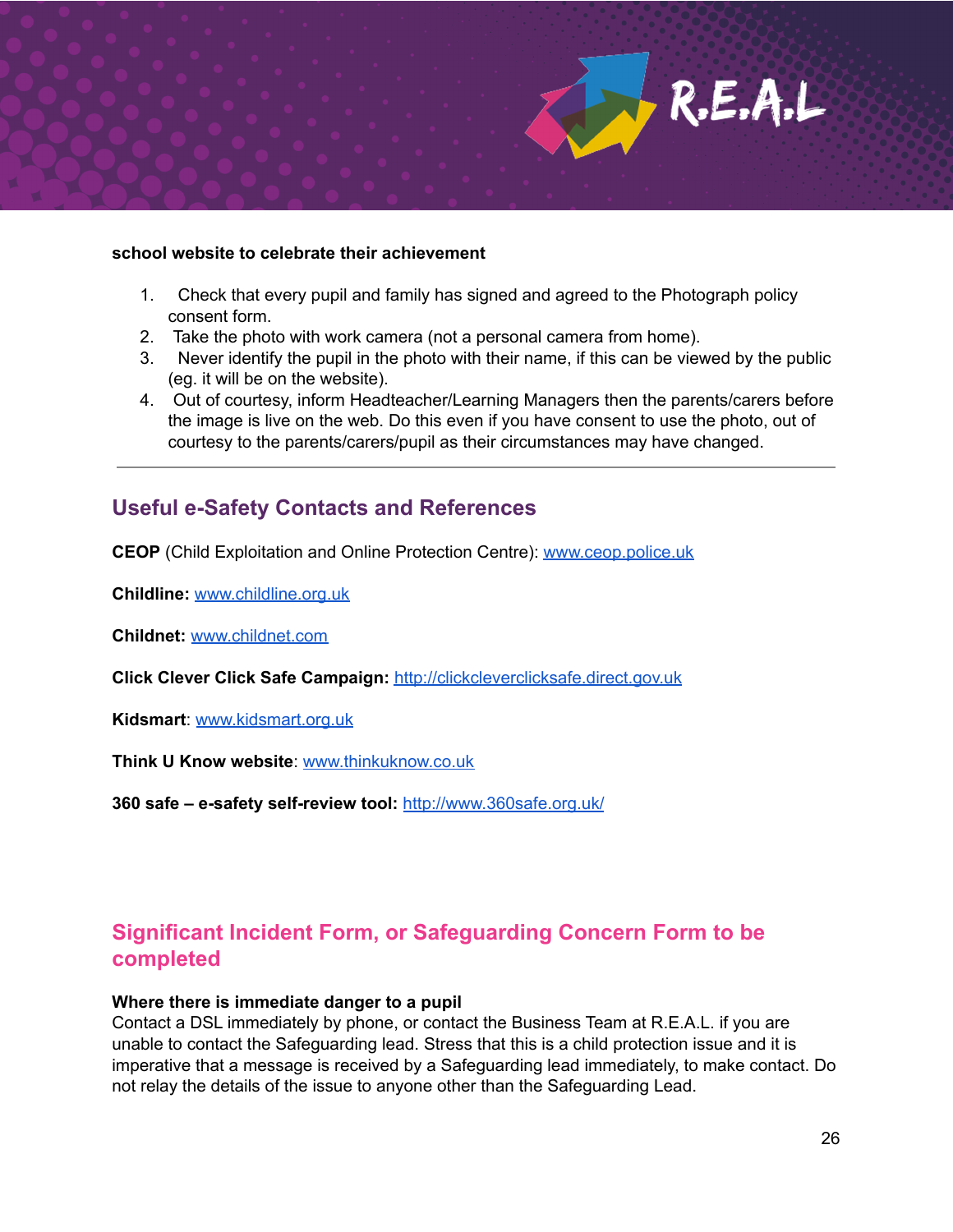

### **Where there is no immediate danger to a pupil**

Complete an SIRF form, or safeguarding concern form and note online safety as an issue: [https://docs.google.com/a/real-education.org/forms/d/e/1FAIpQLSd2onch93Cg9cxuoRIM0wfBV](https://docs.google.com/a/real-education.org/forms/d/e/1FAIpQLSd2onch93Cg9cxuoRIM0wfBVQ3IkLzMeqwTAeQfU5wcDe582g/viewform) [Q3IkLzMeqwTAeQfU5wcDe582g/viewform](https://docs.google.com/a/real-education.org/forms/d/e/1FAIpQLSd2onch93Cg9cxuoRIM0wfBVQ3IkLzMeqwTAeQfU5wcDe582g/viewform)

online safety long term overview, scheme of work (Draft)

### **Early KS2**

| Knowledge and<br>understanding                                                              | <b>Skills and responsibilities</b>                                                                      | <b>Suggested activities</b>                                                           |
|---------------------------------------------------------------------------------------------|---------------------------------------------------------------------------------------------------------|---------------------------------------------------------------------------------------|
| Rules help keep children safe<br>when exchanging learning<br>and ideas online.              | Identify the risks and rewards<br>of using the internet at home<br>and school.                          | Use internet to research and<br>gather information.                                   |
| Understand that websites<br>may not be accurate or<br>reliable and can be                   | Know and put into practice<br>basic online safety rules and<br>healthy choices eg. limiting             | Think about when we use the<br>internet and who can help us<br>to stay safe.          |
| persuasive or biased.<br>Begin to understand that the                                       | screen time.<br>Begin to understand the<br>difference between copying                                   | Share and exchange ideas<br>using ICT with others beyond<br>the school eg. emailing a |
| internet contains facts and<br>opinions.                                                    | and pasting from the internet<br>and re-wording information in<br>your own words.                       | charity or partner school as a<br>whole class under adult<br>supervision.             |
| Understand the need to keep<br>passwords safe and the<br>importance of strong<br>passwords. | Consider when to open an<br>email or attachment.                                                        | Design nicknames and<br>avatars, begin to create a<br>class Social Media page         |
| Understand that information<br>shared using ICT can be                                      | Understand why we use an<br>avatar or alias online.                                                     | offline eg., so positive<br>attitudes towards sharing<br>information can begin to be  |
| easily copied and made<br>public.                                                           | Respect others ICT work and<br>messages.                                                                | established.<br>Share information between                                             |
|                                                                                             | Understand that unkind<br>messages and pictures will<br>upset others and may<br>constitute as bullying. | children safely eg. emailing<br>within the class.                                     |

**Later KS2**